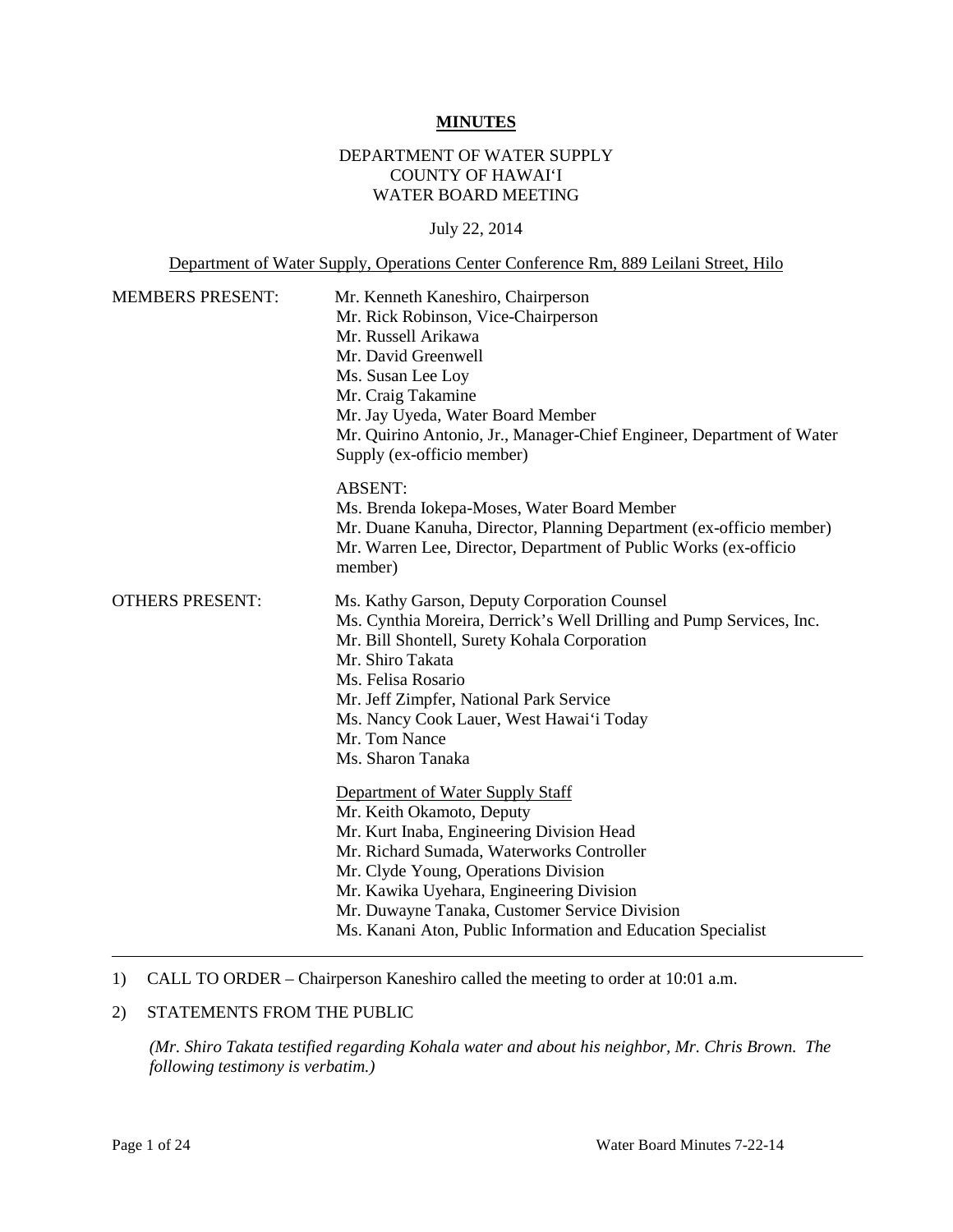MR. SHIRO TAKATA: This is the third time I'm talking to you folks, and what I'd really like to talk to you is about Kohala. You know, I've been in Kohala for the longest time. I'm born and raised in Kohala, and right now I'm 84 years old. And I better do what I need to do before I get any older. You know, we used to hear that Kona used to say, hey, we don't like to be like another Honolulu; we don't wanna be like Maui. But eventually, Kona is coming more like Maui and Honolulu. What about Kohala? Kohala…I want Kohala to be Kohala for a long time. The only way... The point is this: assuming that the newcomers... The population of Kohala is 6,000 people. It used to be 6,000 people 20 years ago. We didn't increase. But what changed is after the plantation closed, the population is about the same, but the kinds of people are different. We have newcomers that is about 24 percent of Kohala today, because property in Kohala is very expensive. Who can buy the property on resale? Only the newcomers can buy the property. We had (a) selfhelp program, which was successful. But self-help programs only has people with the… It all depends on how much their income is one year. But the people above that have no place to go. They're not rich enough to buy a property, and they're not poor enough to be part of the program. Here we are. And the point is this: the population is changing in Kohala. I just talked about it last night. Hāwī…the business in Hāwī… We might have 25 businesses in Hāwī; three of them owned by local people. We have Kapa'au…has 15, maybe, businesses. Two of them is local people. But looking at all that, we know the trend of Kohala. What about the middle class people who live in Kohala, who cannot afford to live in Kohala? What can we do about that? If we have water, we can have development...which, I believe... I rely on Surety that they would be able to provide (a) subdivision that would be affordable for the middle-class people. Second, I don't care if it's 10,000 square feet, 12,000 square feet. But they have...they should have the opportunity to purchase property. The school enrollment of Kohala High School is dwindling, because the newcomers send their kids either south to Kamuela, to HPA or Parker School, or home study. So the enrollment of Kohala High School is pushed down. When Kohala High School enrollment goes down, their funds get cut. And their subjects… So they cannot provide more subjects to the students, and people complain about it. We need a rounded community. To stop all this…yes, we asked the Planning Department to stop…to make…to get the agreement, but we need water. We need water badly. Water has been my subject for the past 10 years. Ten years ago, or eight years ago, I met (former DWS Manager-Chief Engineer Milton) Pavao, Billy Kenoi, who wasn't the mayor at that time, but Pavao speak with us. And he told me this: he told me that, um, within two years, we'll have the water in. Hey, how many years already?! Come on! Okay? That's it! The other thing is, Mr. Brown. Chris Brown. I've been pleading for giving the break so that he can subdivide the property, which he owns with his brother. One property…seven acres, and it's possibly that he can make it to Ag-3. Sidney Fuke said to us, if you get water, I guarantee you I can subdivide the property. So we need water. You know who Mr. Brown is? Mr. Brown was a dedicated teacher of Kohala High School for 38 years, and I really…Aunty Jean…I can be walking in the community, and all the kids are, "Hi, Mr. Brown." And to top it off, he know their name, too. You know, he's a great… He helped the community… He helped the community a lot. To top it off, 'cos I get five more seconds, Mr. Brown…if people said, you know something, if you want blood, you know what he said? He gave blood. You know how many pints of blood he gave to the State of Hawai'i? One hundred-sixteen pints of blood. Thank you very much. I hope that you folks consider everything, and do your thing for us in Kohala. Thank you.

#### 3) APPROVAL OF MINUTES

The Chairperson entertained a Motion to approve the Minutes of the June 24, 2014, Water Board meeting.

ACTION: Mr. Greenwell moved to approve; seconded by Mr. Arikawa; and carried unanimously by voice vote.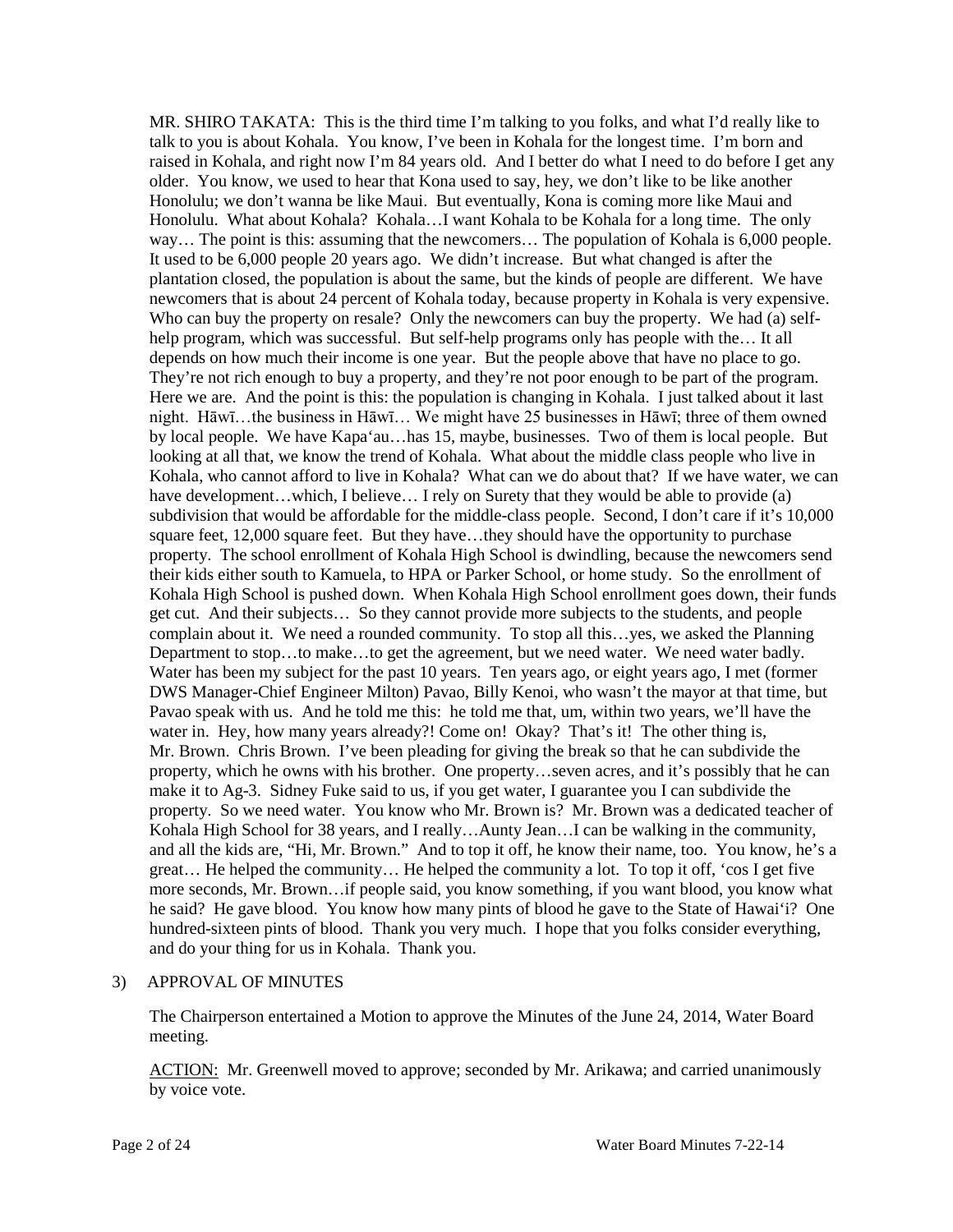### 4) APPROVAL OF ADDENDUM AND/OR SUPPLEMENTAL AGENDA

None.

Ms. Lee Loy requested that Item 6(A), DISCUSSION OF SURETY WELL/HALA'ULA WELL, and Item 7(B), NORTH KONA HIGH LEVEL GROUNDWATER STUDY, be moved to the top of the Agenda.

### 6) NORTH KOHALA:

## A. **DISCUSSION OF SURETY WELL/HALA'ULA WELL:**

Mr. Bill Shontell of Surety Kohala Corporation said it was great to be able to directly follow Mr. Takata's public statement. For the 25 years that he has been working at Surety, the issue of a lack of water in Hāwī, and the resulting inability to do additional development to help the local population, have prevailed. Mr. Shontell said that is why he is appearing here today before the Board. Surety has some assets that could be useful to DWS in solving some of the issues in Kohala, such as the lack of affordable housing and brain drain, he said. He reminded the Board that he had appeared at the Board's meeting Kona in May, carrying a copy of the Kohala Mountain News with an article about the lack of water, and the local population's inability to plan for the future as a result. Mr. Shontell offered to answer any questions about what Surety can put on the table.

Mr. Robinson asked how much water on a sustained basis is available from the well that Mr. Shontell is offering to DWS.

Mr. Shontell said that the hydrologist's report attached to his letter to the Water Board has a recommendation that the well at Kealahewa could be outfitted with up to a 700 GPM pump, which would translate into one million gallons a day (1 MGD). The water quality from the tests done in 2007 was very good, and the wells in Hāwī were very productive and very clean, he said.

Mr. Greenwell asked for more background on the well. He asked about the access to the well, and asked how close the well is to any existing infrastructure. He asked what string might be pulled to get the well site into DWS's hands. Mr. Greenwell noted that this was not just a matter of handing the well over to DWS. He asked for more background as to what lies behind the whole thing.

Mr. Shontell said that the reason that Surety drilled these wells was to supply water to a development project that Surety had, down the Kohala coast. The wells were sized accordingly. The well was targeted to supply 1 MGD. However, that proposed project was never built, and now the well is considered in-house as a surplus asset. The well is located mauka of 'Upolu Airport, at about the 800-foot elevation. The well is a couple of miles west of the Hāwī Well No. 2, which is one of the primary public water systems for Kohala. The Surety well is located on an easement that Surety has with a private land owner; Surety does not own the well site in fee. Surety has an easement for the well site. It is a completed well; the well has been tested and cased. The water quality tests were good. However, Surety has easements for the well site; the fee ownership under the well is held by Mr. John Yap from Oahu, to whom Surety sold the property. Mr. Shontell does not know how this arrangement would affect the possible uses of this well, and he does not know what legal gyrations might be needed to obtain use of the well. That would be a legal question, and a question for DWS.

Chairperson Kaneshiro noted that the report says that Well No. 1 had a higher-than-allowable chromium level, and Well No. 2 did not, yet both wells came from the same aquifer. He also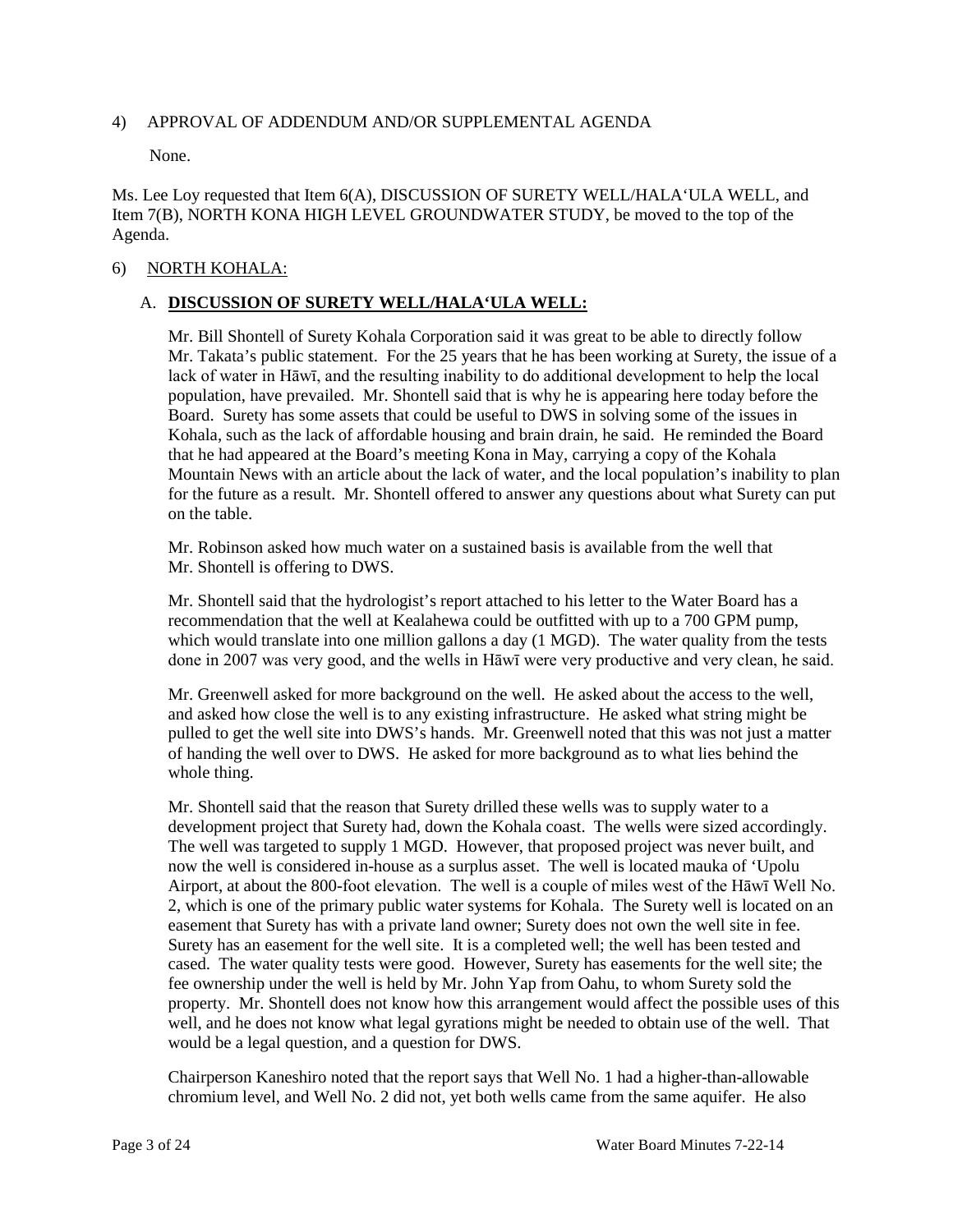noted that the report said that the chromium reading might have been a laboratory error. He asked if the water was re-tested to see if the chromium level had dropped.

Mr. Shontell said that the water was not re-tested. The report said that it was possible that the chromium reading may have been as a result of either a mistake in the testing, or an issue with the equipment that was used for the pump test. He reiterated that the water was not re-tested.

Chairperson Kaneshiro asked, if the well had high chromium, whether there was a way to alleviate it.

Mr. Shontell said he is not a hydrologist, but he would assume that there is a way to alleviate it; he thought the first thing to do would be to re-test the water to make sure the testing is done correctly.

Chairperson Kaneshiro asked if anyone on the DWS staff knows if there is a way to alleviate a high chromium level.

Mr. Young said that the Department could purge and bail the contaminant out. He noted that on Kaua'i at one time, there was mercury detected in one of the wells. The purge-and-bail method was used there to get all of the mercury out. He did not know if this would work if the contaminant were embedded in the bedrock.

Mr. Uyehara said that there are treatment processes to deal with chromium. He said he believed the Federal standard was 100 parts per million of chromium; that is what is regulated now. If the chromium level is over the maximum contaminant level (MCL), there are treatment processes to remove the metal from the source water. However, prior investigation should be done to find the source of the metal; the source could stem from something mechanical, he said.

Ms. Lee Loy asked for confirmation that Surety does not own the well in fee, and instead just has an easement.

Mr. Shontell said that Surety does not own the land in fee. Surety paid for and owns the hole, and the improvements that went into that hole. However, Surety does not own the surrounding property, and instead carved out an easement before Surety sold the roughly 70-acre parcel to the Yap Ranch.

Ms. Lee Loy asked about the relationship that Surety has with Mr. Yap.

Mr. Shontell said that Surety has a long-standing relationship with Mr. Yap. Mr. Yap purchased the property from Surety in the late 1990s. He noted that he, Mr. Shontell, had gone to high school with Mr. Yap's son-in-law; they have known each other for a long time. Mr. Yap's daughter and son-in-law run a business on one of Surety's properties in Kohala, so there is a long history of working with the family. He said that there are occasional disagreements, and times of getting back into agreement; this is a typical relationship.

Ms. Lee Loy asked what the density of the proposed project was.

Mr. Shontell said that the density of the proposed site allowed for up to 311 hotel rooms, and 240 or so estate lots. The density was approximately 500 at the project; Surety sized the well to take care of that density, and actually added more on later. It is a pretty large well, he added.

Ms. Lee Loy noted that Mr. Shontell's letter mentioned that Surety has some commercial zoning and existing agricultural zoning.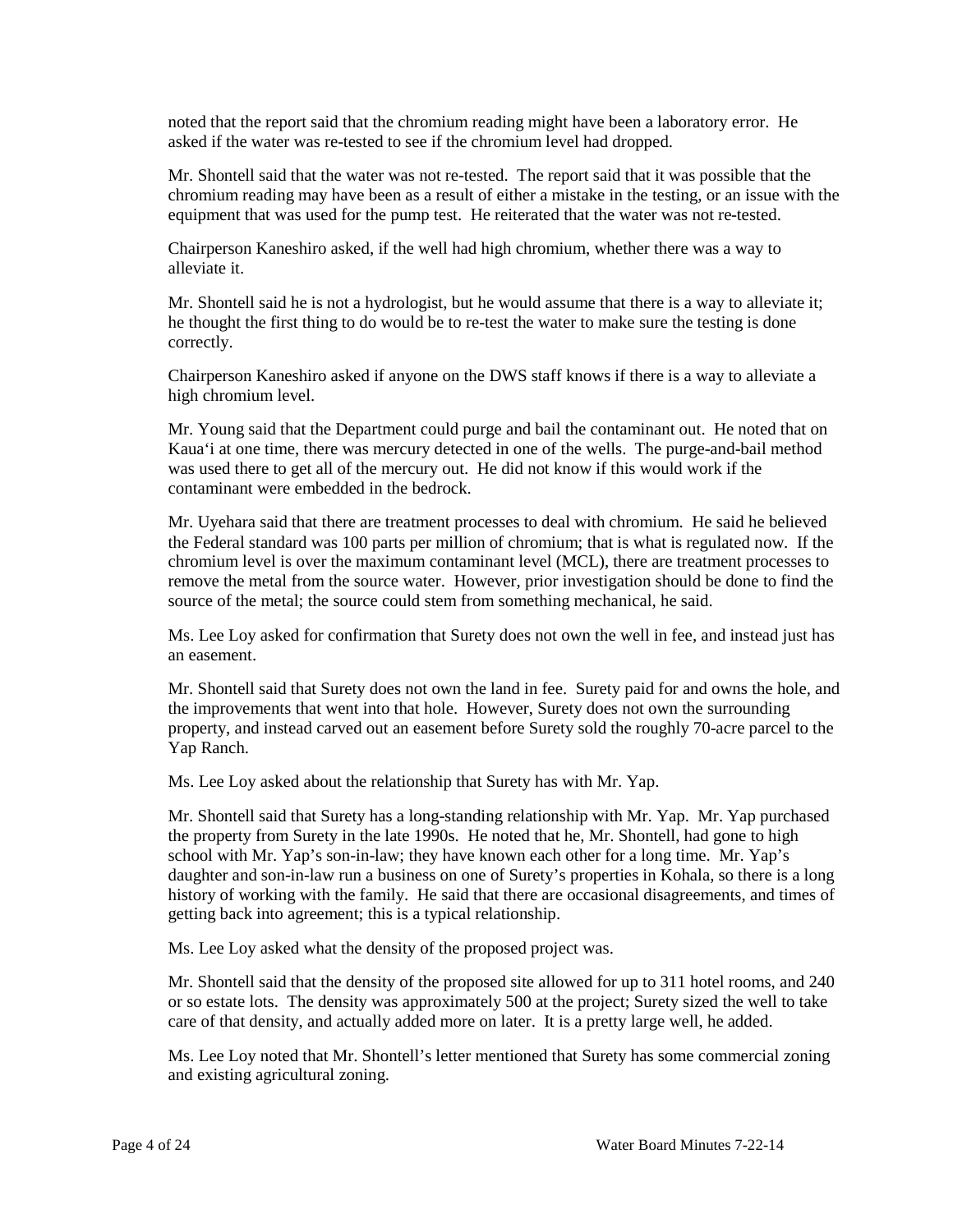Mr. Shontell said that Surety was a much larger entity, but it is far smaller now. Surety has some remaining assets, and Surety wants to divest itself of those assets. The plan is to avoid getting involved in any re-zoning or public venue-type situations, which involve obtaining land use approvals, etc. Instead, the idea is to divvy up the assets, sell them, and move on. However, Surety still has some assets that could be useful for other purposes, including a couple hundred acres around Hāwī that could be used for affordable housing. If water is available, it might be worth the trouble to undertake that. The well too could be used, to try to solve some of the issues in Kohala; Surety would be willing to cooperate. The two things that could help would be the zoned properties and the surplus well, he said.

Mr. Greenwell asked how the 800-feet elevation would fit into DWS's existing system.

The Manager-Chief Engineer said that the existing Hāwī Well No. 2 is at 800 feet elevation, so it matches perfectly. Surety had drilled its two wells, and had purposedly located the wells to match DWS's existing system.

Mr. Greenwell asked if there was any infrastructure close by.

The Manager-Chief Engineer said no. If the Surety wells were to be developed, several things would need to be done, including power to the site, an access road to the site, and a transmission pipeline. Judging from the map, it would call for roughly 4,000 feet of transmission pipeline, from the well site down to Akone Puli Highway, he said. The Manager-Chief Engineer said there is obviously interest in developing these wells, noting that Mr. Takata, Surety, the Water Board and he himself were all interested. The Manager-Chief Engineer said that he would sit down with Mr. Shontell to see where this interest can lead to. He was confident that with some planning, DWS and Mr. Shontell could come up with some ideas on how to develop the well. Returning to Ms. Lee Loy's question, the Manager-Chief Engineer said the capacity of the well is 700 GPM, which equates to 1 MGD, which could provide water for about 1,600 residential units. It is a lot of water, he added. Surety has some ideas about how lots of land could be developed. Obviously, water is needed to do that, he said. The Manager-Chief Engineer said that he would schedule a meeting with Mr. Shontell and his higher-ups. He noted that DWS is still working on the Hala'ula Well. While he could not guarantee anything at this point, DWS is still in contact with the land owner of the Hala'ula Well, he said. The Manager-Chief Engineer reiterated that he was confident that he and Mr. Shontell could move things forward on the Surety well.

Mr. Uyeda asked for more background regarding the number of wells (production-wise or backup) that DWS has in the area. He also asked the status of the Hala'ula Well and its projected capacity, and he asked how the Hala'ula Well would fit in or supplement the DWS wells in the area.

The Manager-Chief Engineer said that DWS has two wells in operation: Hāwī No. 1 and Hāwī No. 2. He established that the capacity of each of the wells is 700 GPM, or 1 MGD. He noted that Hala'ula Well is designed for 700 GPM, and Surety's well can provide another 700 GPM. That is a lot of water, he said. He said that right now, DWS only has the two existing wells. Consumption is 1 MGD, so DWS definitely needs to run the two wells. DWS is alternating use on Hāwī No. 1 and Hāwī No. 2. Two additional wells (i.e., the Hala'ula Well and the Surety Well) may be overkill right now, but in the future, DWS can certainly use them. He noted that wells do break down, and the two wells would provide additional back-up, which will help the DWS system.

Mr. Robinson asked if there might be a problem with the Public Utilities Commission (PUC) if DWS gets the wells on easements, instead of in fee. He said he always heard that the PUC wanted it in fee.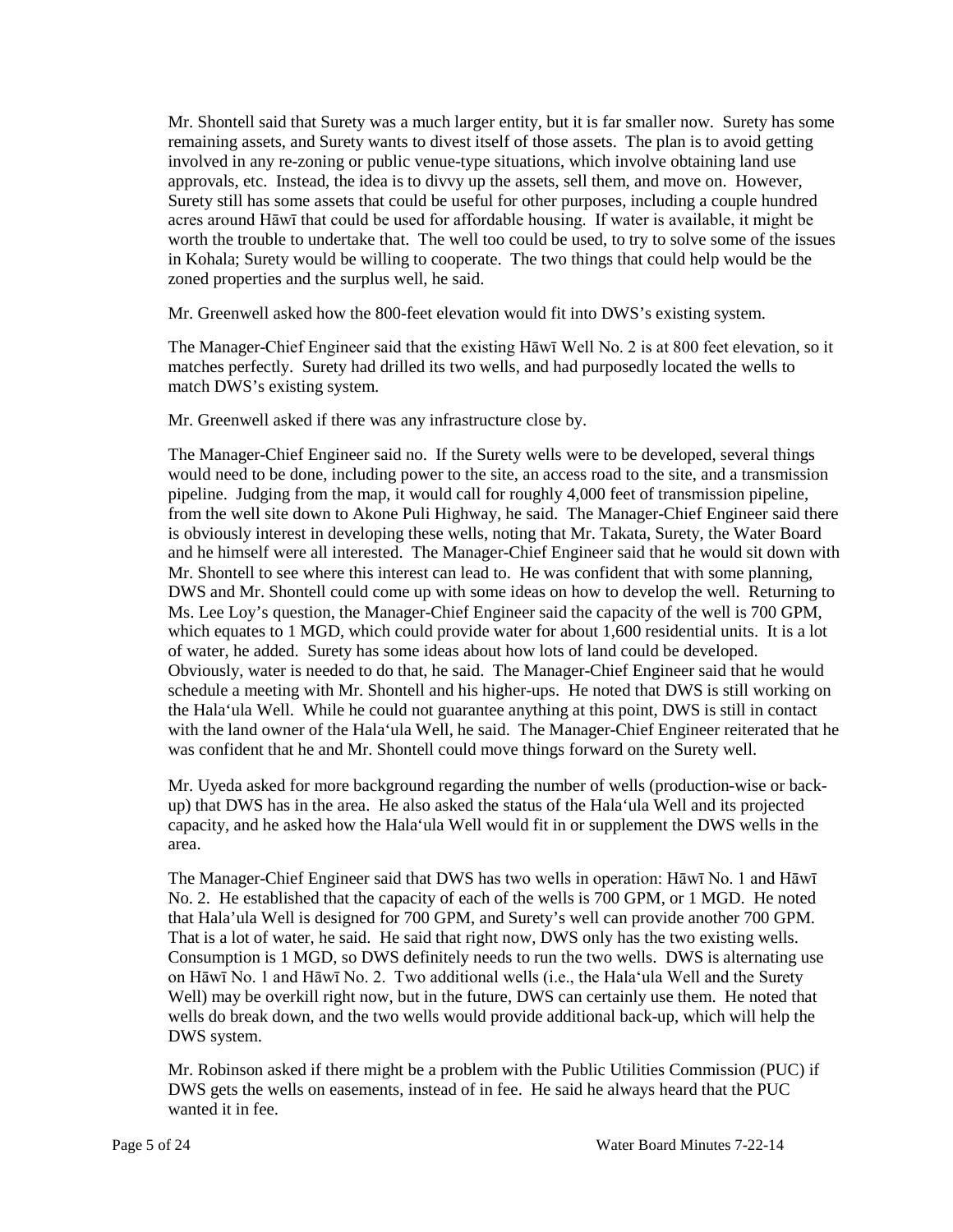Ms. Garson said no, there would not be problems with the PUC.

The Manager-Chief Engineer confirmed this, but said that DWS prefers to have land in fee, instead of easements. Because DWS prefers to have land in fee, *if* DWS does pursue the Surety wells, the land will have to be subdivided. He said he is pretty sure that DWS can get a subdivision on that site.

Mr. Uyeda said that hopefully the discussion with Mr. Shontell would be about turning over one of the two wells over to DWS. He asked who would control the other well. He asked how close the two Surety wells were to each other.

Mr. Shontell said that the Surety Well, otherwise known as the Kealahewa Well, is about six miles away from the Hala'ula Well. The two Hāwī Wells are in Hāwī Town, and the Kealahewa Well is a couple of miles west of Hāwī Town. The Hala'ula Well is 3.5-4 miles east of Hāwī Town, he said. He noted that the lion's share of the area's population is in Hāwī.

The Manager-Chief Engineer asked what the distance was between the two Surety wells.

Mr. Shontell said the distance between those two wells, Kealahewa 1 and Kealahewa 2, is about 200 feet.

Mr. Uyeda asked if Surety controls one of the wells.

Mr. Shontell said yes, Surety only owns one of the wells; the other well was sold to the entity that owns the land where the Hala'ula Well is supposed to go.

Mr. Uyeda said he was concerned that Surety does not have control over the private entity's use of its well; he was concerned about what happens if both wells were pumping at the same time; he asked if this might influence the water quality in the long run. He was concerned that if there was over-pumping in the area, the chloride level might go up.

The Manager-Chief Engineer said that was a good question. Mr. Tom Nance, who was involved in the drilling of the two Surety wells, is on hand today, and could speak about whether or not the privately-held well was monitored while the pump testing took place (in 2007). The Manager-Chief Engineer did not know if there was an effect on the water quality during the pump testing; he suggested asking Mr. Nance.

Mr. Uyeda said that DWS should just keep that in mind during the discussions with Mr. Shontell. DWS may not have control over the other well, which may influence the aquifer area that the two wells share.

The Manager-Chief Engineer agreed, and said that question could be asked during his talks with Mr. Shontell. He said he would report back to the Board.

Mr. Shontell said that in his letter to the Board he wrote that it would take time, effort and some imagination to make this arrangement work. He said it was a good idea for everybody to figure out how to use the assets that Surety has to offer. He did not think there were any insurmountable problems that DWS and he could not figure out together.

Mr. Robinson asked for background on Kohala in general, citing the Kohala Task Force and the entities that were set up there. He noted that Kohala Nursery was the one success story there. He asked if any of the other entities were still operating or in existence. He mentioned Kohala Feed Lots as one of the entities.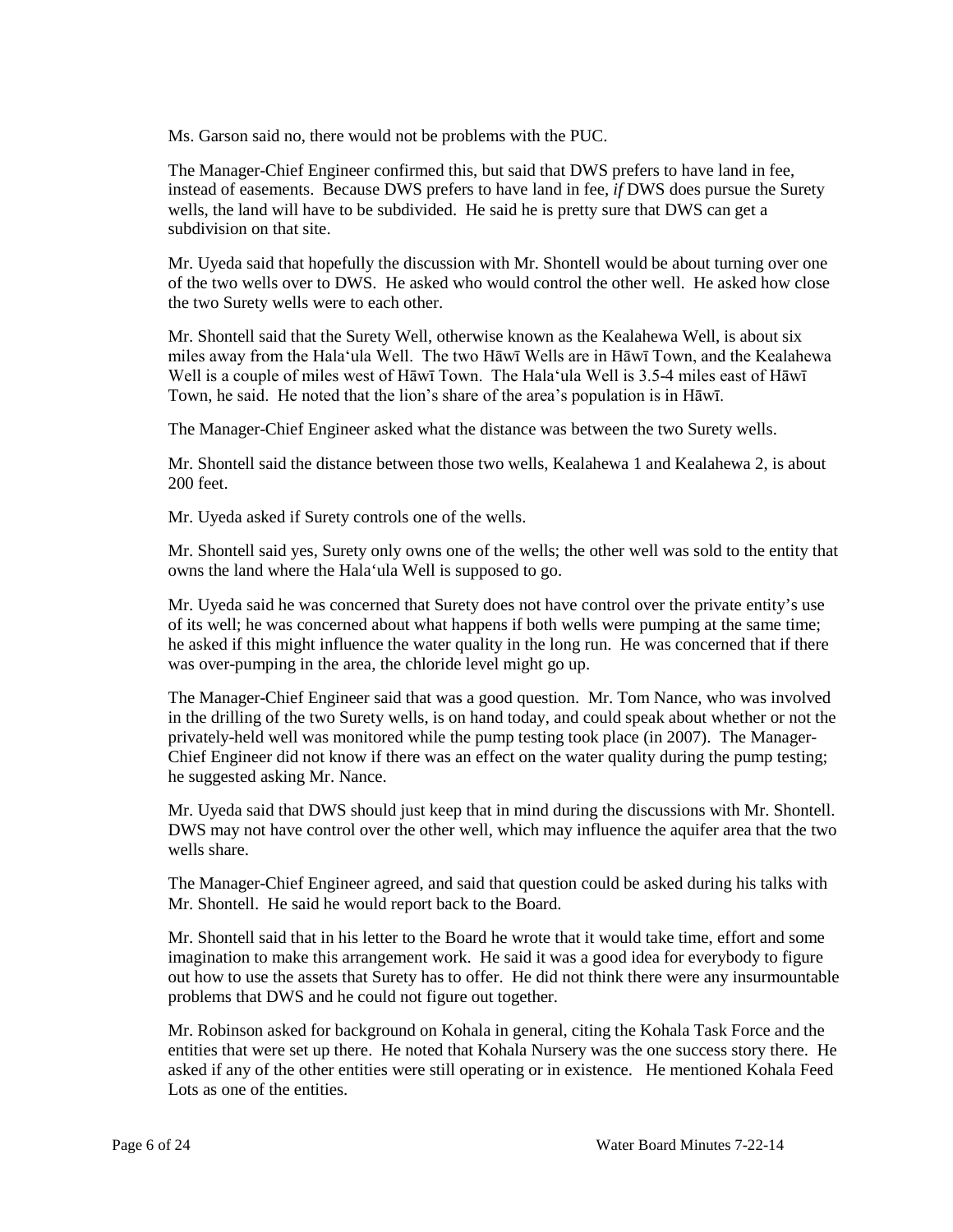Mr. Shontell that Kohala Feed Lots, which was also known as Biogenics, eventually disappeared, and the available State lands out there ended up with Cloverleaf Dairy. The Kohala Task Force goes back a long time, he said, and the Kohala Nursery is the only entity that is still in operation. He said that it is still doing fine; at one time, Kohala Nursery was the largest export nursery in the State.

Ms. Lee Loy asked Mr. Uyehara about treatment for chlorides. She asked what was involved in the treatment, and she asked whether it would require more land.

Mr. Uyehara asked if Ms. Lee Loy meant chromium, instead of chlorides.

Ms. Lee Loy said sorry, she meant chromium.

Mr. Uyehara said that treating for chromium would be something brand-new for DWS. Right now, aside from the Waimea Treatment Plant, DWS pumps the water and then chlorinates it. Anything beyond that is considered "advanced water treatment," and would involve new capital improvements, labor, etc., to run such a treatment plant.

The Manager-Chief Engineer said those were details that DWS could explore.

Mr. Uyehara said that it would be a bigger issue.

Chairperson Kaneshiro asked if there were any stipulations in the sale of Well No. 2 about a safe pumping level, so that pumping would not affect the adjacent well, which is pretty close by.

Mr. Shontell said there was nothing specifically in the sales documents. However, Mr. Shontell will have to go back and get the proper permitting from the Commission on Water Resource Management (CWRM), etc., for the pumping of the well. He said he would presume that would be where a pumping limit could be set, to make sure that one well is not affecting the other well. Mr. Shontell explained that Surety drilled both of the wells, put the holes in the ground, paid for the wells, etc. Surety then created a subsidiary company to develop its resort, and sold one well over to that development entity; Surety never got around to selling the second well to the development entity. Therefore, Surety still owned the well. When the financial crisis hit in 2008, Surety lost the development entity in a foreclosure, and lost the well along with it. It was basically an internal transfer that got out of control, and it ended up in somebody else's hands, Mr. Shontell said. Surety had sold the well to its subsidiary; the bank took over the subsidiary, and now owns it.

Mr. Arikawa noted that Mr. Shontell's letter to the Board mentioned that there are about 200 acres left in inventory (with a mix of commercial and agricultural zoning, as well as State land use urban designation land). The letter also mentions that Surety plans to reconfigure the preexisting lots within the remaining 198 acres into a half dozen large agricultural parcels. The letter also mentions another 25 acres that have been designated as land use designations. Mr. Arikawa asked if there was any other acreage besides this.

Mr. Shontell said that was the inventory that Surety has left in the Hāwī area; Surety has other properties in Hala'ula, near Pololū (near Kamehameha Park). However, out of the thousands of acres that Surety used to own in Hāwī, this is all that remains. Surety has a 203-acre parcel called the Hāwī 1 parcel, and of those 203 acres, there are about 3.5 acres of commercial-zoned property. That is how one gets the 198 acres, he explained. That 198 acres is agricultural land, zoned AG-20, and Surety has pre-existing lots inside there, which can be reconfigured and sold off as large ag lots, Mr. Shontell said. He noted that in addition, within the 203-acre parcel, there are areas that were designated "urban expansion" many years ago by the local plantation. Those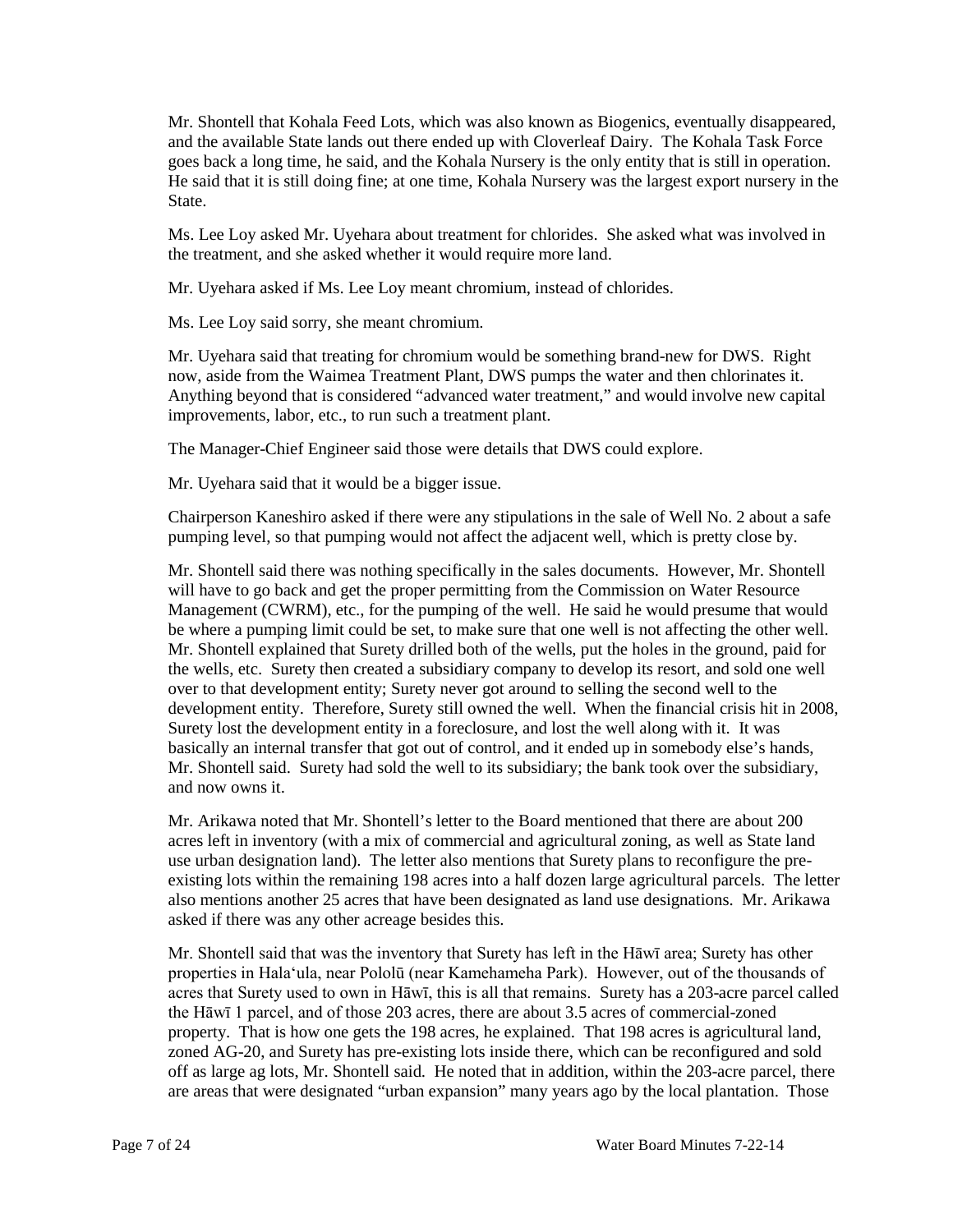parcels are located where the former Hāwī Camp was; that is where, from a land use point of view, affordable housing can be built – so long as there is water, and subsequent re-zoning, etc. That comprises about 25 acres, he said.

Chairperson Kaneshiro called on Mr. Tom Nance to answer any questions the Board may have.

Mr. Takamine apologized to Mr. Nance and asked him about his professional background.

Mr. Nance said that was a fair question, and said that he works in the development of wells and the design of water systems served by those wells. He said he has been doing this work for 42 years, and has done some 500 wells in Hawai'i, and another 300-plus wells overseas. He said he was the consultant for these two wells.

Mr. Greenwell asked Mr. Nance how this Surety well would fit into the DWS system; he asked whether it would be a "Kealahewa-Plus" well or a "Hala'ula-Plus" well.

Mr. Nance said that it kind of depends on where the demands in DWS's system are. Both Halaūla Well and Kealahewa Well would bolster DWS's ability to move water. He said he did not know if the Board had talked about a tank at these wells, but with a tank, DWS would be able to flow water both ways, and basically double the capacity of transmission along the highway. These two wells would be a terrific addition to the DWS system up there, Mr. Nance said.

Chairperson Kaneshiro said that one of the concerns is that the two Surety wells are so close to each other. He asked what effect excessive pumping in one well would have on the other well.

Mr. Nance said that is really *the* question, from his perspective. He said he had not been aware that the second well had been sold. He said he did not hear the answer to the question about whether there were any restrictions imposed on the pump capacity of the well that was sold. When the two wells were tested, Mr. Nance did measure a hydrologic-interference effect between the wells. However, the reality is that it is just a fraction of a foot in the draw-down, which is absolutely of no significance whatsoever, he said. The issue is what happens to the salinity longterm. If there is no restriction on the other well, and both wells were to pump at 700 GPM, the reality is that both wells would need to be tested pumping at the same time. Pumping one well and observing the other well will not work, Mr. Nance said. Both wells need to be pumping at what may be the pumping rates for both wells. If people are going to settle on 350 GPM, then there is nothing to worry about. If the pumping speeds of both wells are to be 700 GPM, then Mr. Nance advises that a concurrent pump test be done at those rates in order to be sure that, longterm, there is not going to be an issue. That means pumping both wells for at least four days, possibly longer, depending on what is tracking, Mr. Nance said. If the other owner is only going to pump 200-250 GPM, then there is nothing to worry about. It is not a big deal, he added. But if both wells are pumping at 700 GPM, at the proximity to each other that they are, concurrent pump testing needs to be done, at those rates, Mr. Nance said.

Mr. Arikawa asked Mr. Nance if all of the charts accompanying Mr. Nance's letter of April 25, 2007, were all from around the same time as the letter.

Mr. Nance confirmed this.

Mr. Arikawa asked if there would be further pump testing before the well is turned over to DWS.

Mr. Nance said that is a question for Mr. Shontell or the Manager-Chief Engineer. He said he would happily do the testing.

Mr. Arikawa asked what the chances are that more lead would be found in the system.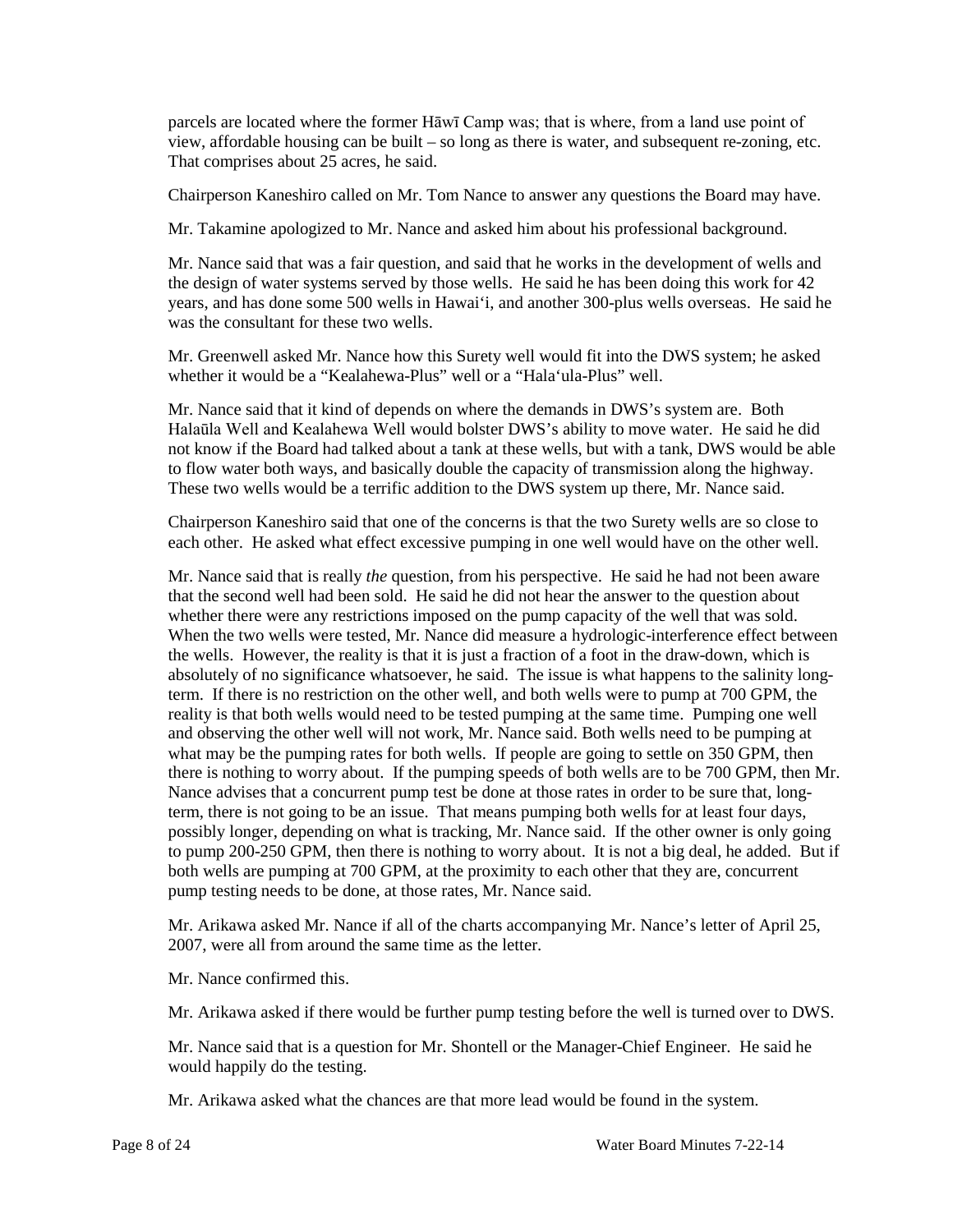Mr. Nance said he thought that the responses by Messrs. Young and Uyehara to the question regarding chromium were right on. Mr. Nance said he did not believe that this was a ground water aquifer situation. He said that the only time one sees chromium in ground water is when there is military activity or something similar, aside from chromium as an artifact of a test pump. He said he did not believe that chromium was going to be an issue here. He said it is probably a test pump issue or even a laboratory issue. He said that although the pump tests took place seven years ago, he does not believe that there are any issues that would be different today. The genuine concern is if both wells pump at 700 GPM; that is beyond what Mr. Nance tested in 2007, and *that* should be tested for.

Mr. Greenwell asked what would happen if DWS were to develop the Surety well, and obtain permits from CWRM, etc., to pump at 700 GPM, while the private owners of the other well did nothing to develop its well.

Mr. Nance said that the wells are not in a Ground Water Management Area, so the level of regulation by CWRM is a step down from one involving a Ground Water Management Area. If DWS applies for a pump installation permit of 700 GPM, CWRM would look at the 2007 data and might ask for another pump test, once the permanent pump goes into the hole. DWS would get the permit. If, sometime in the future, the owner of the other well applies to put in a 700 GPM pump, the private owner would be required to do a pump test to demonstrate that their (the private owner's) use at 700 GPM would not adversely affect DWS's well.

Mr. Greenwell asked for confirmation that the private owner would be required to do a pump, *not*  DWS.

Mr. Nance confirmed this. He said he was presuming that CWRM would be on the ball, and was doing their job right. A pump test would be the obligation of the guy second in line (i.e., the private owner), he said.

Chairperson Kaneshiro returned to the subject of chromium, and asked if it naturally occurred in Hawaiian lava.

Mr. Nance said no, not really. When Mr. Nance sees it, the chromium is usually a residue tossed off from a temporary pump; it also occurs around military spills and the like. In any case, the chromium is not at the maximum contaminant level (MCL). It is not an issue in Hawaiian ground water, he said.

Mr. Robinson asked for confirmation that the development of the well will encourage economic growth and development in Kohala, which in turn will spur population growth in Kohala.

Mr. Shontell said that if there is more water available to do development in Kohala, then that is a potential result. He said that the simple answer to Mr. Robinson's question is yes. He noted, meanwhile, that controlling development is the purview of the County Planning Department, insofar as zoning, etc.

### 7) NORTH KONA:

### A. **NORTH KONA HIGH LEVEL GROUNDWATER STUDY:**

A draft scope of work has been developed for the subject study. The scope includes monitoring of the six (6) high level wells, four (4) basal wells (3 of which are monitoring wells) and one (1)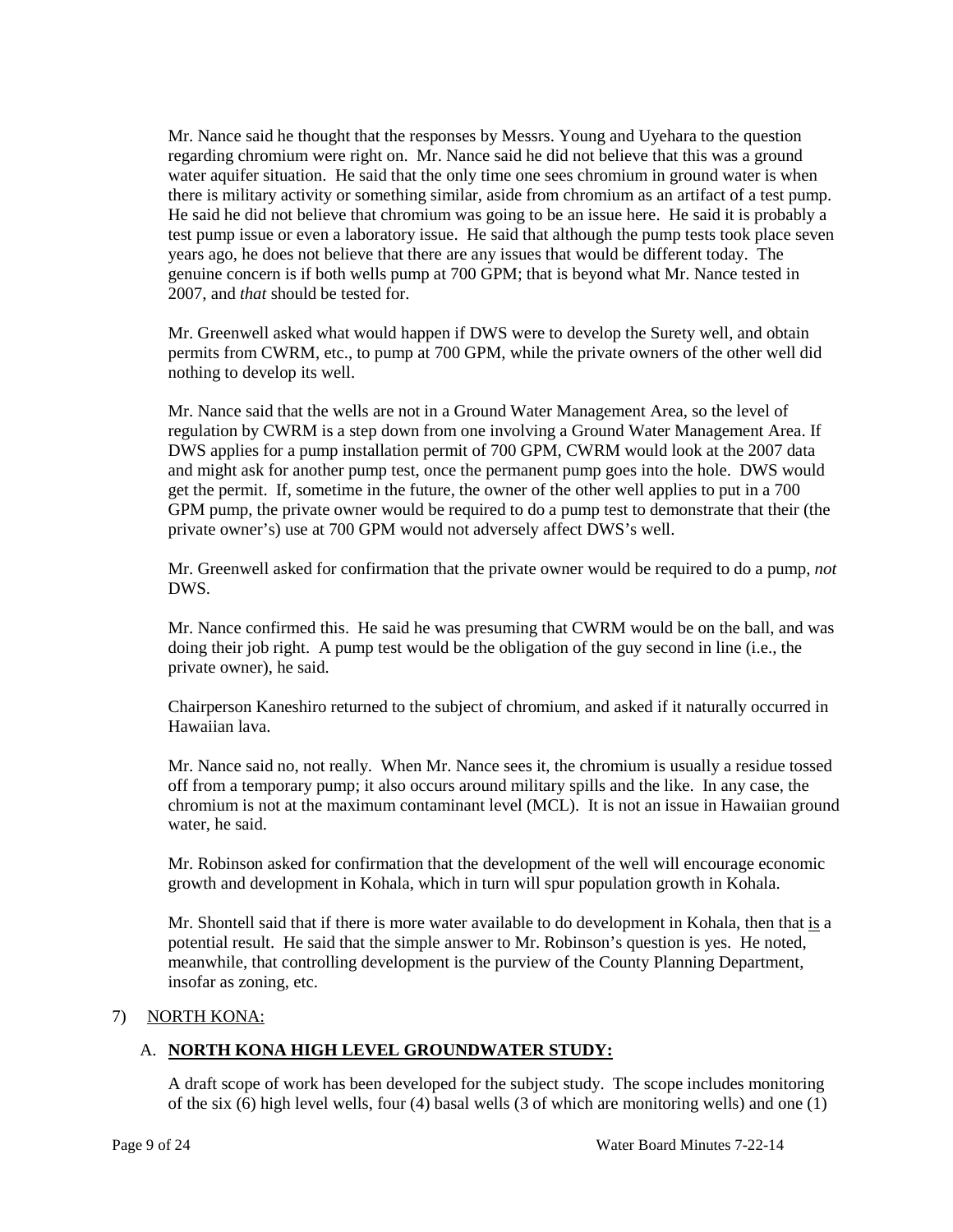high level monitoring well (for analysis purposes) for a 12-month period, and to include an analysis of any impact on the basal wells due to pumping of the high level wells. Periodic reports will be made and data will be submitted monthly.

The Board approved this study at its May 27, 2014, meeting, and requested details on the study's scope. Staff has reviewed the scope and finds it acceptable.

The Manager-Chief Engineer recommended that the Water Board approve the scope of work for the professional services agreement for the North Kona High Level Groundwater Study.

MOTION: Ms. Lee Loy moved to approve; seconded by Mr. Arikawa.

Mr. Inaba said that DWS was bringing to the Board this proposed scope for the study, which was worked out with Mr. Nance. The scope includes the wells that DWS has access to, as well as wells that Mr. Nance has access to. The scope involves DWS's system, what DWS is pumping, and how the pumping could potentially affect basal wells, if at all. This scope is basically based on Mr. Nance's recommendations. Although Mr. Nance wanted to do a lot more, DWS wanted to stick to the wells that DWS has control over.

Mr. Uyeda noted that the Board's recommendation, made at a Board meeting a couple of months ago, was to have the scope include both high-level and basal wells. He asked to clarify whether the study will just test the influence on the basal lens when DWS is pumping the high-level wells.

Mr. Inaba confirmed that that is the main scope of the study.

Ms. Lee Loy asked when the Board would start getting information from the study, assuming the Board approves the scope today. She asked if the data would start coming before the Board next month.

Mr. Inaba said that once the approval is given, he estimated that it would take two to three months to start getting the information to the Board.

Ms. Lee Loy asked for confirmation that the study would last a whole year.

Mr. Inaba confirmed this.

Mr. Uyeda asked if the Board would see data before the CWRM meeting in December.

Mr. Inaba said that was the intent, and that is why DWS is asking to receive the data on a monthly basis. That was part of the negotiations on the scope.

Chairperson Kaneshiro asked if the pumping quantity for the overall system (i.e., the wells involved in the study) changes dramatically during the year.

The Manager-Chief Engineer said that he would not call it dramatic, but there are some changes. For example, DWS has had to shut down a couple of wells for repairs, and the other wells have to keep up. There will be changes in the pumpage of these wells, he said. He noted that all of the information that comes from the study will become public record, and the information will be provided to CWRM, and will be shared with other entities and individuals.

Mr. Takamine asked how much the study will cost.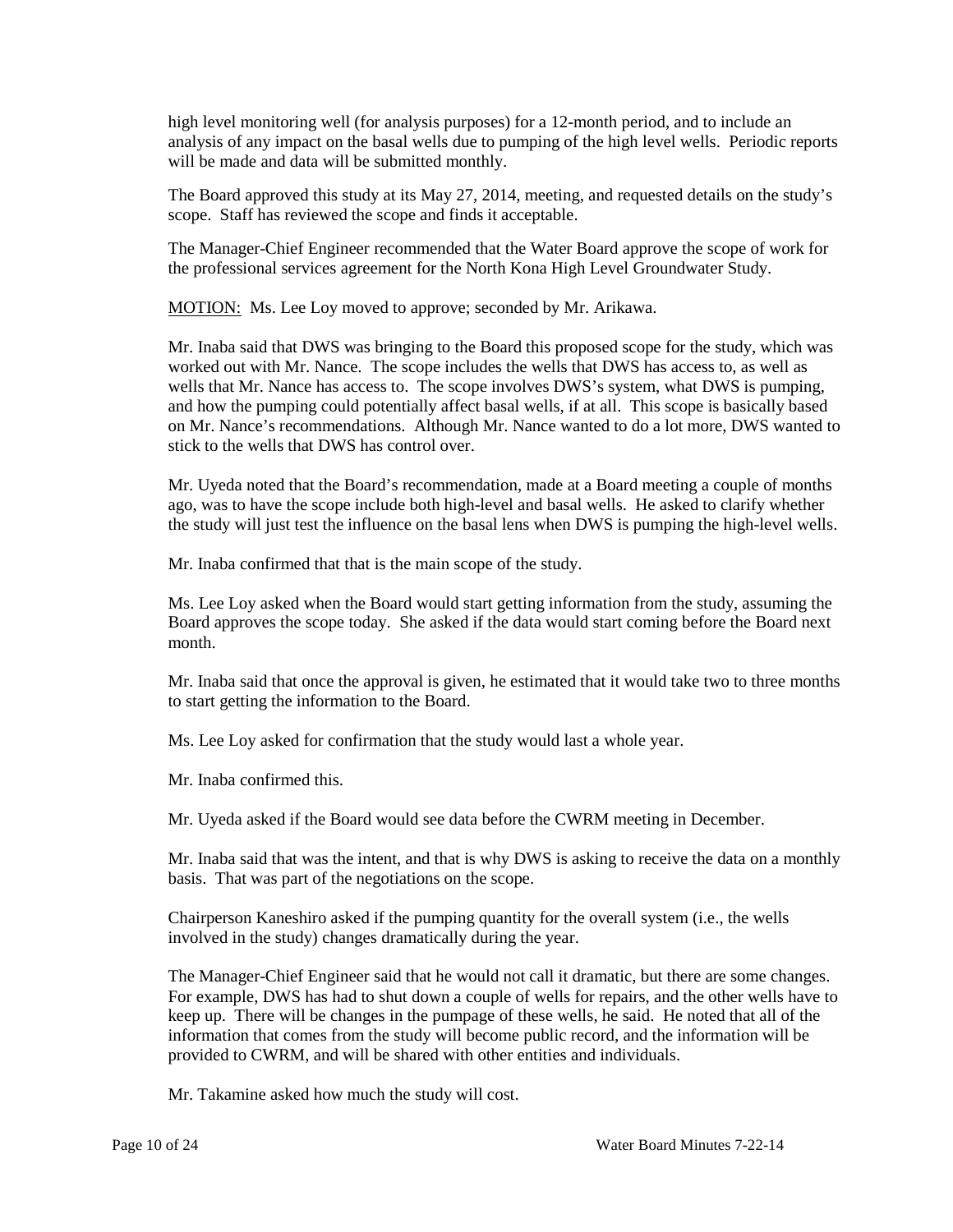Mr. Inaba said that the cost has not yet been pinned down; the cost has not been negotiated yet. There had been an estimate of \$50,000.00 for the update of the Water Use and Development Study (WUDP), but DWS is not yet sure how much this study will cost. The study will take a lot of physical time going out to the sites, setting the instruments, etc., he said.

ACTION: Motion carried unanimously by voice vote.

# 5) SOUTH KOHALA:

# B. **JOB NO. 2014-1010, LĀLĀMILO A DEEPWELL REPAIR:**

This project generally consists of the replacement of the existing well vertical hollow shaft motor, pump, column pipe, enclosing tube, lineshaft, lineshaft bearings and all appurtenant equipment, such as strapping, chlorination of the well and pumping assembly, in accordance with the plans and specifications.

Bids for this project were opened on July 10, 2014, at 2:00 p.m., and the following are the bid results:

| <b>Bidder</b>                                  | <b>Bid Amount</b> |
|------------------------------------------------|-------------------|
| Beylik Drilling and Pump Service, Inc.         | \$333,909.00      |
| Derrick's Well Drilling and Pump Services, LLC | \$345,000.00      |

Project Costs:

| 1) Low Bidder (Beylik Drilling and Pump Service, Inc.) | \$333,909.00 |
|--------------------------------------------------------|--------------|
| 2) Contingencies (10%)                                 | \$ 33,390.90 |
| <b>Total Cost:</b>                                     | \$367,299.90 |

Funding for this project will be from DWS's CIP Budget under Deepwell Pump Replacement. The contractor will have 270 calendar days to complete this project. The Engineering estimate for this project was \$424,000.00.

The Manager-Chief Engineer recommended that the Board award the contract for JOB NO. 2014- 1010, LĀLĀMILO A DEEPWELL REPAIR, to the lowest responsible bidder, Beylik Drilling and Pump Service, Inc., for their bid amount of \$333,909.00 plus \$33,390.90 for contingencies, for a total contract amount of **\$367,299.90**. It is further recommended that either the Chairperson or the Vice-Chairperson be authorized to sign the contract, subject to review as to form and legality by Corporation Counsel.

ACTION: Ms. Lee Loy moved to approve; seconded by Mr. Greenwell, and carried unanimously by voice vote.

# C. **JOB NO. 2014-1008, LĀLĀMILO D DEEPWELL REPAIR:**

This project generally consists of the replacement of the existing deepwell submersible motor, pump, power cable, column pipe and appurtenances and chlorination of the well and pumping assembly, in accordance with the plans and specifications.

Bids for this project were opened on July 10, 2014, at 2:30 p.m., and the following are the bid results: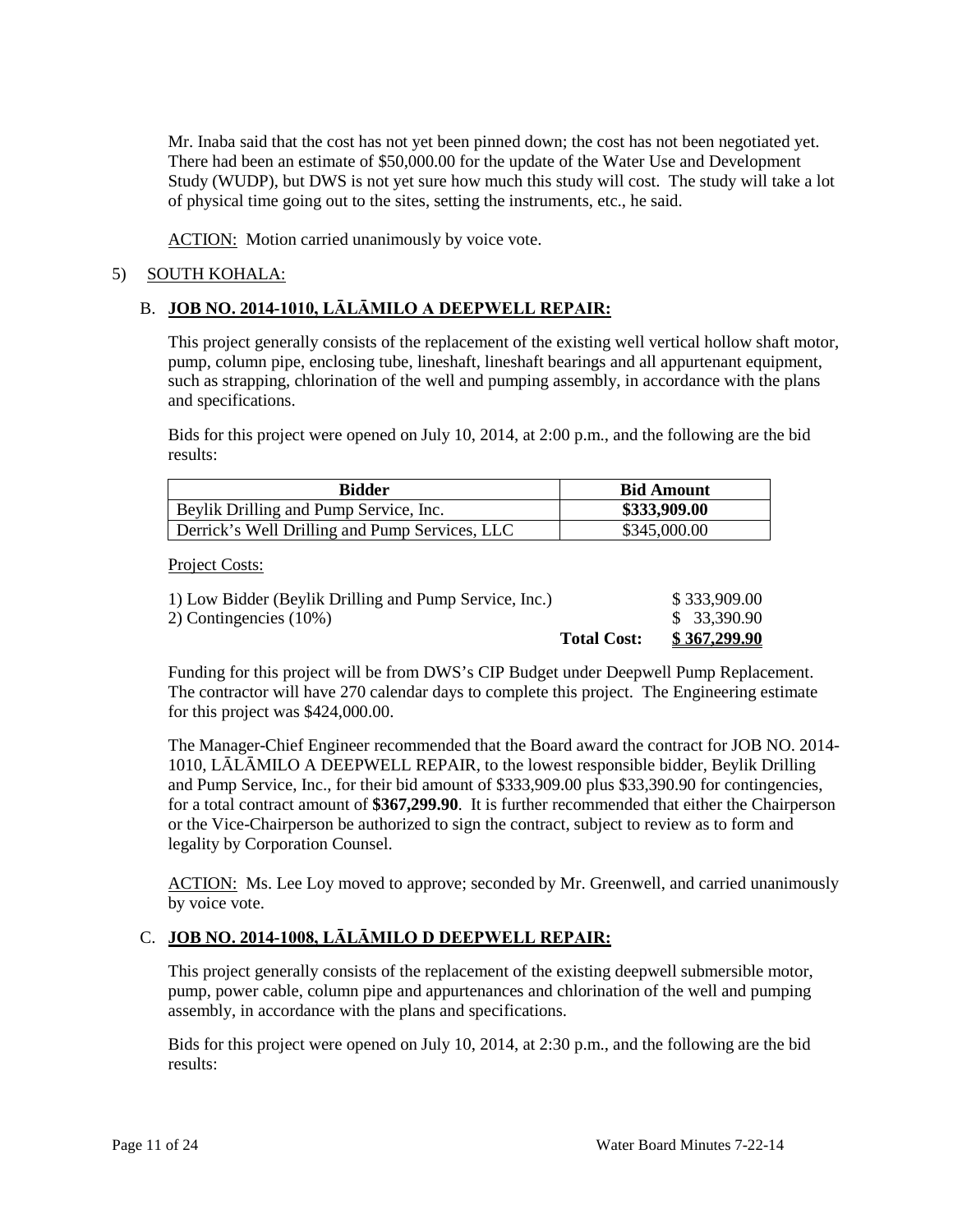| <b>Bidder</b>                                  | <b>Bid Amount</b> |
|------------------------------------------------|-------------------|
| Beylik Drilling and Pump Service, Inc.         | \$261,509.00      |
| Derrick's Well Drilling and Pump Services, LLC | \$278,000.00      |

Project Costs:

| 1) Low Bidder (Beylik Drilling and Pump Service, Inc.) | \$261,509.00                       |
|--------------------------------------------------------|------------------------------------|
| 2) Contingencies (10%)                                 | \$ 26,150.90                       |
|                                                        | \$287,659.90<br><b>Total Cost:</b> |

Funding for this project will be from DWS's CIP Budget under Deepwell Pump Replacement. The contractor will have 360 calendar days to complete this project. The Engineering estimate for this project was \$330,000.00.

The Manager-Chief Engineer recommended that the Board award the contract for JOB NO. 2014- 1008, LĀLĀMILO D DEEPWELL REPAIR, to the lowest responsible bidder, Beylik Drilling and Pump Service, Inc., for their bid amount of \$261,509.00 plus \$26,150.90 for contingencies, for a total contract amount of **\$287,659.90**. It is further recommended that either the Chairperson or the Vice-Chairperson be authorized to sign the contract, subject to review as to form and legality by Corporation Counsel.

MOTION: Ms. Lee Loy moved to approve; seconded by Mr. Greenwell.

Mr. Uyeda, noting that there are two Lālāmilo wells down, asked how many wells were in the Lālāmilo system, and he asked what the demand was.

The Manager-Chief Engineer said that DWS runs a total of eight wells in the area: four Lālāmilo wells and four Parker wells, with a total capacity of 10 MGD. Current consumption for the area is about 5 MGD. DWS is able to supply water to all of its customers, even with the two wells down.

Mr. Uyeda said his concern would be if these projects run longer and meanwhile, demand exceeds capacity. That would be an entirely different story, he said.

The Manager-Chief Engineer said yes, in such a case, DWS may impose water restrictions if additional wells were to go down.

Mr. Greenwell asked whether these wells went down one after the other; he asked if the wells had been down for a while, and DWS was playing catch-up.

Mr. Young said, no, the two wells both went down pretty recently; they had not been put on the back burner. He did not have exact dates, but the two wells were not too far apart time-wise. He noted that Lālāmilo A can actually be run, but it is vibrating pretty badly. DWS decided to shut it down, for fear of causing additional damage, and in the interest of saving parts. The same thing applies to Lālāmilo D, he said.

Ms. Lee Loy noted that the time period to repair one of the wells is 270 days, and the time period for the other well is 360 days. She asked why there was such a difference in price. One well's repair time is shorter, but costs less, while the other well's time period is shorter, but costs more, she said.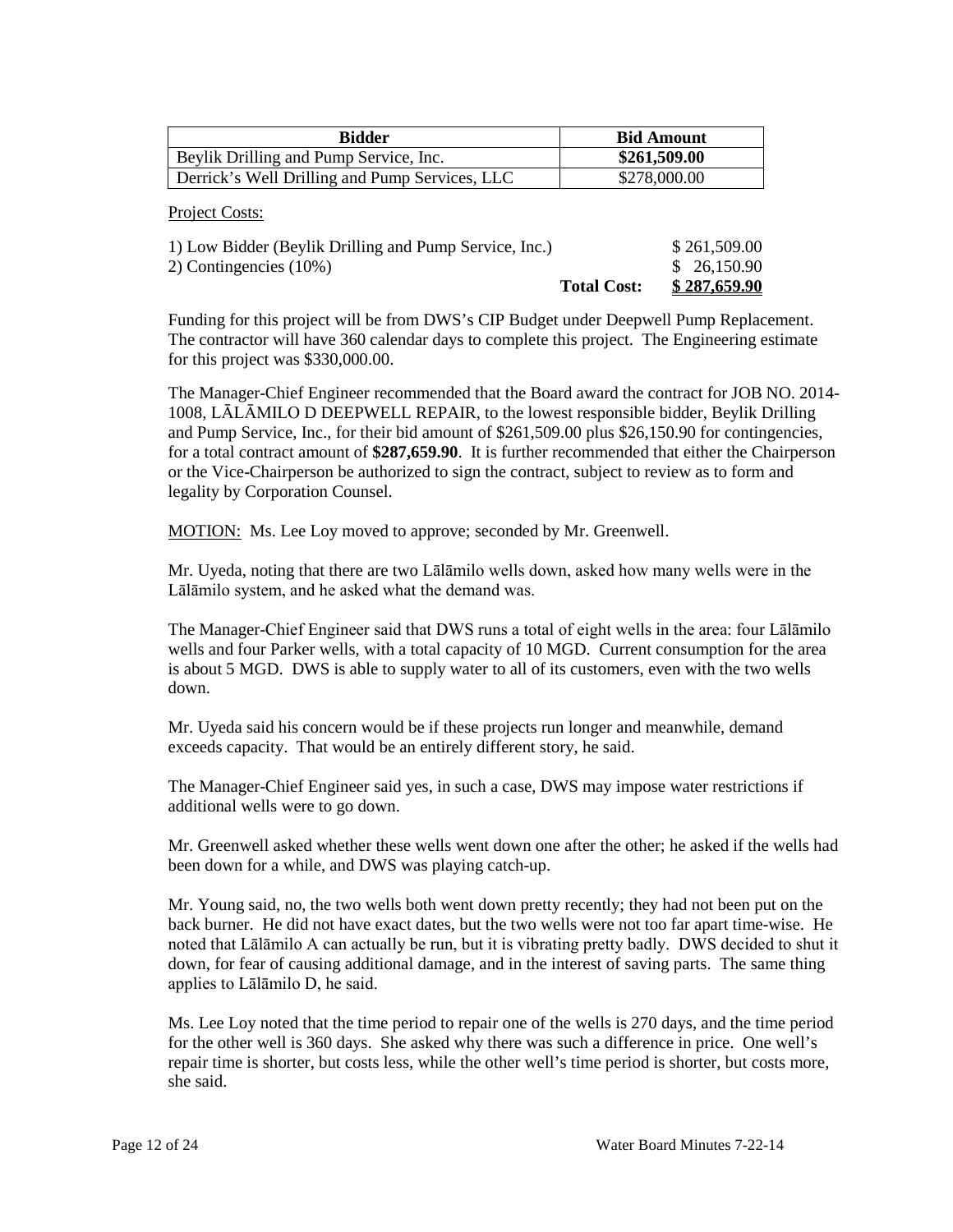The Manager-Chief Engineer said he had exactly the same question; he asked Mr. Young to explain that.

Mr. Young gave a bit of background on the two wells, which are a bit different from each other. Lālāmilo D is a submersible, whereby the motor sits in the hole in the water, and pumps the water to the top. Lālāmilo A is called an "oil-lubed lineshaft pump," whereby the motor sits on top, on the ground, and there is a shaft that goes all the way down to the pump. The Department can order pretty much all of the parts to repair that well. In the case of the submersible, DWS has to pull out the pump from the hole, and get the pump rebuilt. It has to be shipped over for repairs and back, etc. Assuming that the motor is rebuilt, a lot of the time is spent shipping it back and forth.

Ms. Lee Loy said she now understood.

ACTION: Motion carried unanimously by voice vote.

# D. **WATER TREATMENT PROPOSAL NO. 2014-04, FURNISHING AND DELIVERING POLYMERS TO WAIMEA WATER TREATMENT PLANT:**

At the May 27, 2014, Water Board meeting, the Board awarded the contract for Water Treatment Proposal No. 2014-04, Furnishing and Delivering Polymers to Waimea Water Treatment Plant, to Pural Water Specialty Co., Inc., at the bid price of \$387,672.39, plus a contingency of \$62,327.61, for a total contract price of \$450,000.00.

Subsequent to the award, a letter of protest was received by the Department, contesting that the disparity of the water quality at the time of the full-scale plant testing for each of the bidders was so substantial that the comparison was unfair.

After reviewing the protest, the Department has upheld the protest, and will be re-bidding the contract using the jar test method of determining the optimal dosage of each polymer. The polymers will be tested using the same water on the same day. This method will eliminate any discrepancy of the water quality for each polymer that will be submitted for the bid.

The Manager-Chief Engineer recommended that the Board cancel the award for WATER TREATMENT PROPOSAL NO. 2014-04, FURNISHING AND DELIVERING POLYMERS TO WAIMEA WATER TREATMENT PLANT, to Pural Water Specialty Co., Inc., and re-bid the contract, using the jar test method of determining the optimal dosage of the polymer to be used for the bid.

MOTION: Mr. Greenwell moved to approve; seconded by Mr. Arikawa.

The Manager-Chief Engineer explained that the higher bidder submitted a letter of protest, because the two vendors' polymers were tested with different times and water qualities. The discrepancy in water quality caused a difference in the amount of polymers needed. DWS upheld the protest, and now the project is being re-bid. The polymers will now be tested via a jar test, whereby the water quality will be the same, he said. The Recommendation is to cancel the previous award, and to re-bid the project. The Manager-Chief Engineer did not know when the re-bid is scheduled for, but the Department will come back to the Board with the results of the rebid.

Mr. Greenwell asked whether the Department is purchasing a different polymer, and he asked whether a different quantity is used.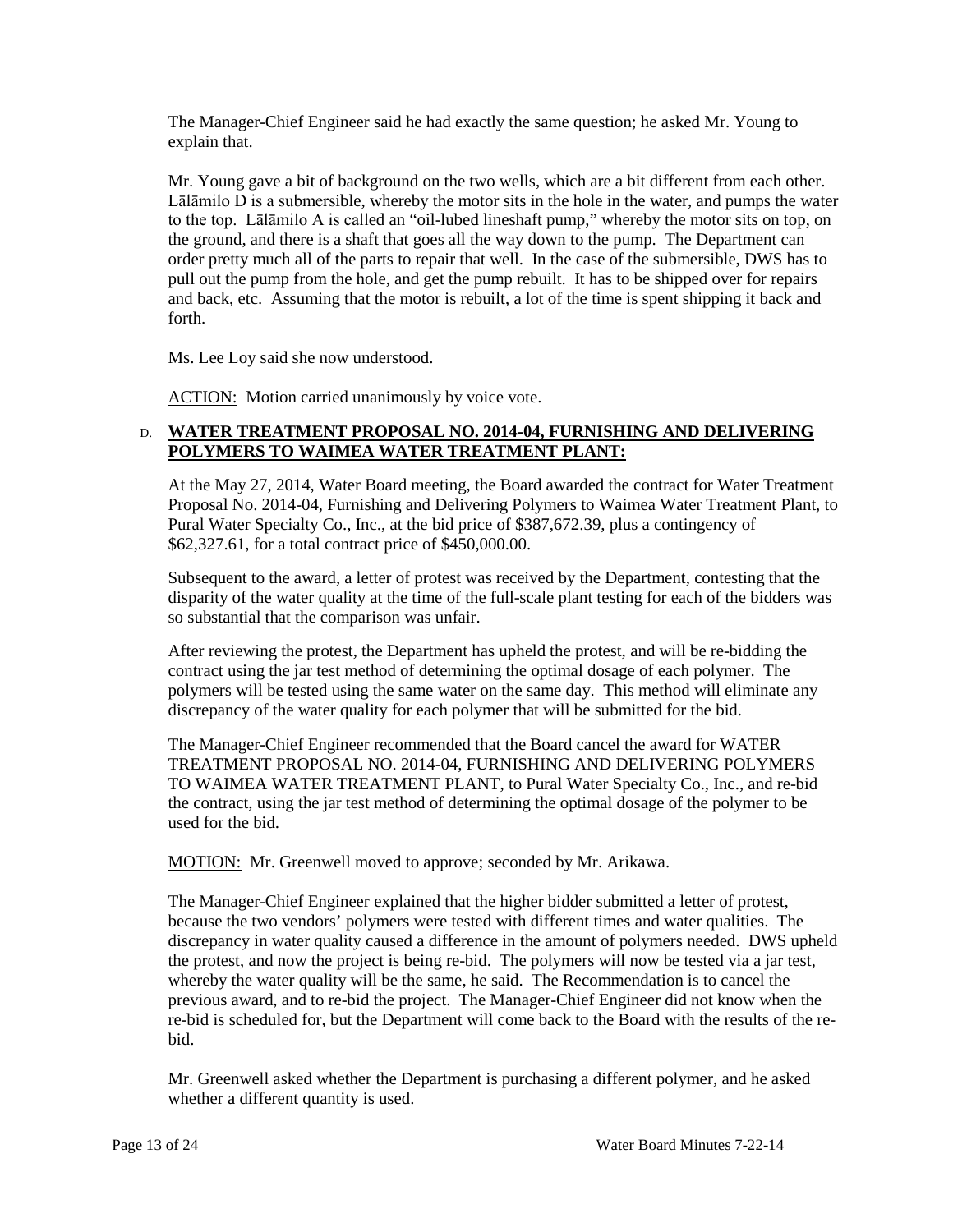The Manager-Chief Engineer said that he was not sure about the make-up of the products that the two vendors are providing; he was not sure if they are exactly the same polymer. He said he is not a chemist, but he believed that polymers are polymers, and that they should be acting or reacting the same way. He said that if the water quality is worse, obviously one would be using more polymers. When the bidders bid, they were bidding on the amount of polymers required at the time of testing their product. The test took place at the Waimea Treatment Plant, he said.

Ms. Garson said that just for the record, DWS brought this back to the Board just as a formality. It turns out that the Board voted to award the bid, and that same afternoon, the protest letter came in. Therefore, no letter of award went out, and so the project was not actually awarded. However, the Minutes show that it was awarded. Therefore, the Department brought the Item back to the Board, to make sure that the Board was clear about what DWS was doing; it was to make the record clear, and was just a formality.

ACTION: Motion carried unanimously by voice vote.

### 6) NORTH KOHALA:

### A. **DISCUSSION OF SURETY WELL/HALA'ULA WELL:**

*(This Item was handled earlier in the meeting.)*

## 7) NORTH KONA:

### A. **JOB NO. 2013-995, KAHALU'U D DEEPWELL REPAIR & IMPROVEMENTS UPDATE:**

The contractor, Derrick's Drilling and Pump Services, LLC, addressed the Board to update the Department on the status of JOB NO. 2013-995, KAHALU'U D DEEPWELL REPAIR & IMPROVEMENTS, and to request a time extension.

The Manager-Chief Engineer noted that the Board had approved a time extension to the end of July, and the contractor had since sent a letter stating that the time extension needed to be to the end of August. He noted that Ms. Cynthia Moreira was on hand today to give details about the additional work that needs to be done to finish the project.

Ms. Moreira reported that the sub-contractor, who is working with Derrick's on the transformer, is pretty much done and is mobilizing off. The project is pretty much on schedule, with Derrick's ready to move on this week. Derrick's is asking for a completion date of August 29, 2014; the project will be done after the testing, etc., required by DWS, she said.

The Manager-Chief Engineer said that he had no objection to the August 29 completion date; he expressed confidence that Derrick's will be done by August 29. The Department's Recommendation is to approve the time extension to August 29, he said.

MOTION: Mr. Greenwell moved to approve the time extension to August 29, 2014; seconded by Mr. Arikawa.

Mr. Uyeda asked for his memory to be jogged; he asked when the original contract completion date was. He said he recalled that the Board had approved a certain extension to a certain date. He asked if this current Motion is to extend the time out further.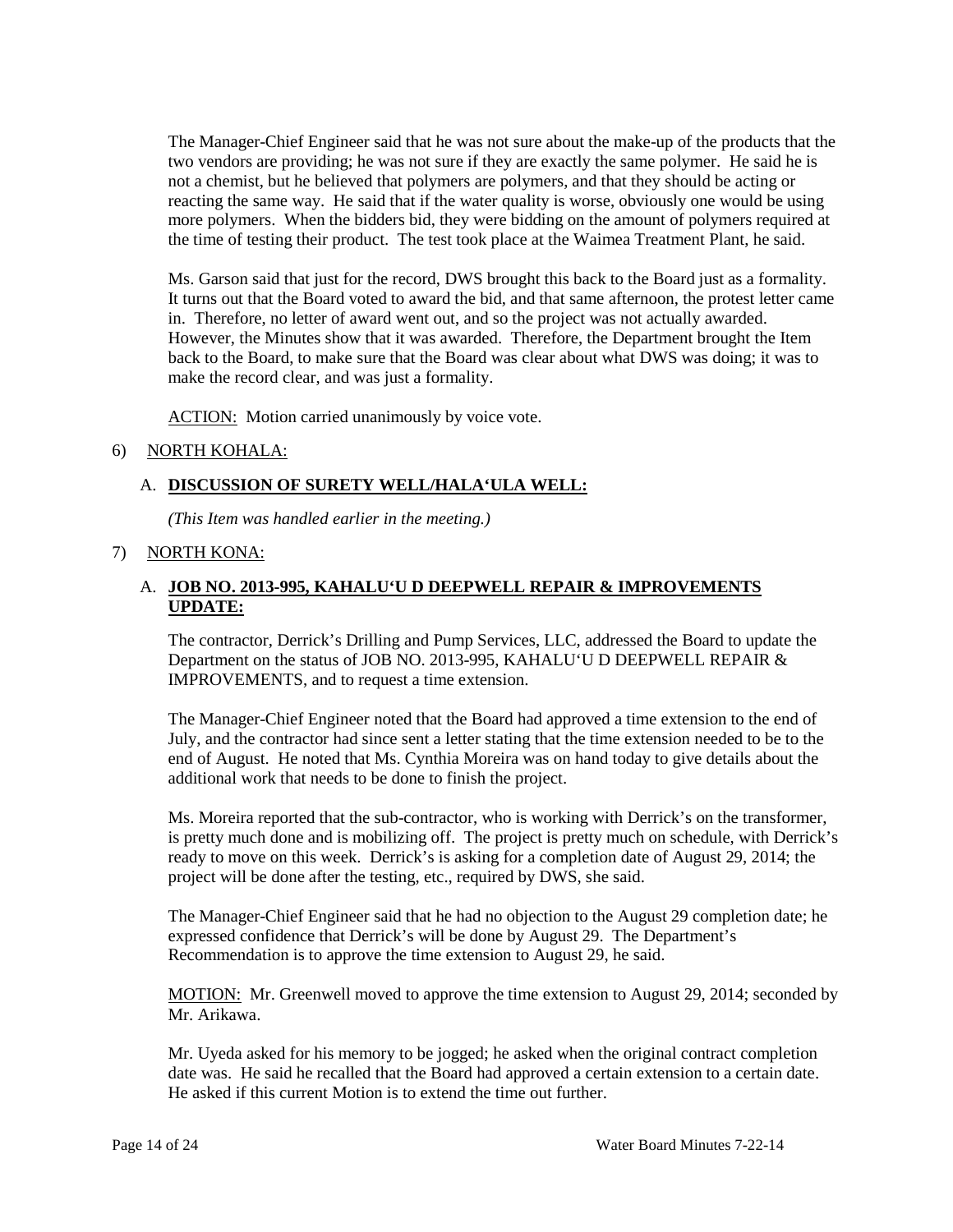The Manager-Chief Engineer said yes, the most recent time extension was to the end of July, and there had been previous other time extensions. He noted that on the previous time extension, DWS had to do certain things, which caused some delays. He asked Mr. Young for the details.

Mr. Young said that he believed the reason that Derrick's is asking for the current time extension is because they had the electrical sub-contractor come out, but the sub-contractor could not work in parallel to Derrick's, due to a safety hazard. The well site is really small and tight, and it was impossible to have the 60-foot rig out there pulling the pump at the same time that the electrical sub-contractor was there. It would have been dangerous for the electrical sub-contractor; this situation had not been accounted for. Therefore, the pulling of the pump off-site had to be done, and Derrick's was going to go back to the site to re-install it. Mr. Young figured that Derrick's would be able to get the project done before August 29.

Ms. Moreira confirmed this.

Mr. Young said the date is probably conservative in the interest of making sure that everything is okay on all of the testing, etc.

Mr. Uyeda said that this time extension is roughly 40 days beyond the previous date of July 22 or 23.

Mr. Inaba said that the previous extension was to August 29, but the Board had asked Derrick's to come back to the Board to provide a status update at today's meeting, to make sure that they were on schedule. The Board wanted to make sure that everything was in place, and on schedule to complete by that original date (of August 29).

Mr. Uyeda acknowledged that he had not been at the last Board meeting.

Ms. Lee Loy said yes, it was her understanding that Derrick's had asked for the time extension of up till August, and that the Board wanted to ensure that everybody was working hard and staying on course. She said that the Board had last heard that the pump was in transit, but today, Ms. Moreira says that the pump has arrived.

Ms. Moreira said yes, everything is now here; Derrick's has all of the equipment at the site. However, Derrick's has not mobilized all of the equipment on site because the sub-contractor was there working on the transformer, etc. Derrick's had been basically just waiting for the subcontractor to provide their schedule and time frame; Derrick's has now confirmed the schedule and time frame as of yesterday, July 21. She said Derrick's was able to move on, and should be mobilizing on-site this week.

Ms. Lee Loy said she framed this episode as a "successful failure," with a lot of things that went wrong along the way. Everybody kept working hard, she said. She said the takeaway for Mr. Young and his colleagues is to be more mindful of the size problem, and to be mindful that all of the equipment has to be there. The takeaway for Derrick's is that they need to be more on top of things in transit, Ms. Lee Loy said.

Ms. Moreira agreed.

Ms. Lee Loy said that the situation had been out of Derrick's control.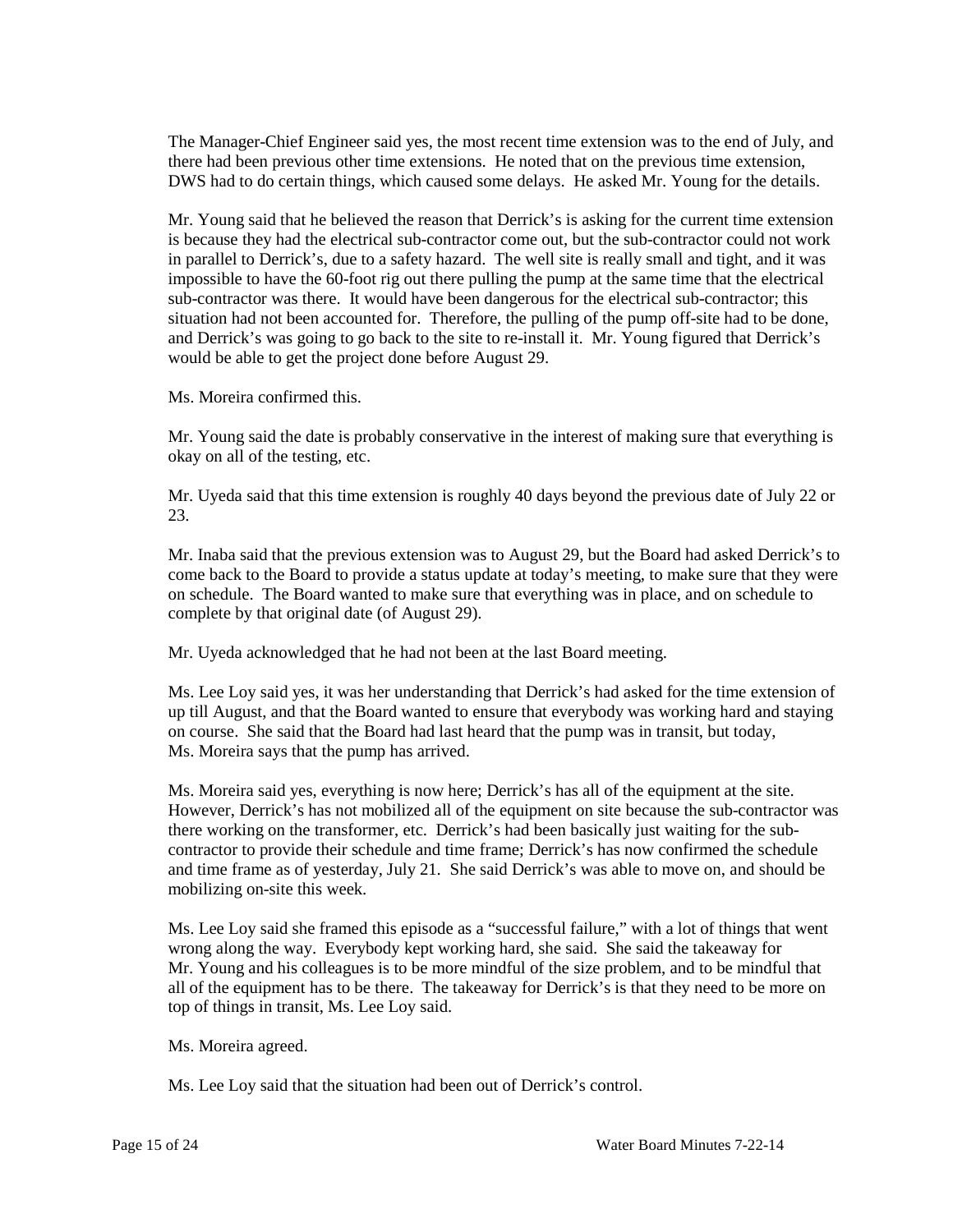Ms. Moreira said that this situation was entirely different from what Derrick's had bid for; everything was set prior to bidding, she added.

Ms. Lee Loy said there were many lessons learned.

Ms. Moreira said yes, exactly.

Mr. Greenwell asked if Derrick's was okay now with National Pump and the turbine company that it merged with.

Ms. Moreira said that everything went smoother once National Pump started handling things; communications improved, and the estimated times came in on schedule. For example, when National Pump told Derrick's that the pump was ready to be picked up, there was only a four-day difference on the timing.

Mr. Greenwell asked if Derrick's was okay with National Pump going forward.

Ms. Moreira said yes, National Pump is one of the pump companies that Derrick's normally deals with. It was the merger that caused the friction, she said.

ACTION: Motion carried unanimously by voice vote.

# B. **NORTH KONA HIGH LEVEL GROUNDWATER STUDY:**

*(This Item was handled earlier in the meeting.)*

### 8) MISCELLANEOUS:

### A. **DEDICATION OF WATER SYSTEMS**:

The Department received the following documents for action by the Water Board. The water systems have been constructed in accordance with the Department's standards and are in acceptable condition for dedication.

### **1. GRANT OF EASEMENT** Grantor: Hale Wailani Partners, LLC Tax Map Key: (3) 6-2-001: 075 Portion

#### **2. GRANT OF EASEMENT** Grantor: University of the Nations, Inc. Tax Map Key: (3) 7-5-010: 003 Portion

**3. GRANT OF EASEMENT** Nakahara Commercial Subdivision Grantor: S. NAKAHARA, LLC Tax Map Key: (3) 6-5-007: 006

The Manager-Chief Engineer recommended that the Water Board accepts these documents subject to the approval of the Corporation Counsel, and that either the Chairperson or the Vice-Chairperson be authorized to sign the documents.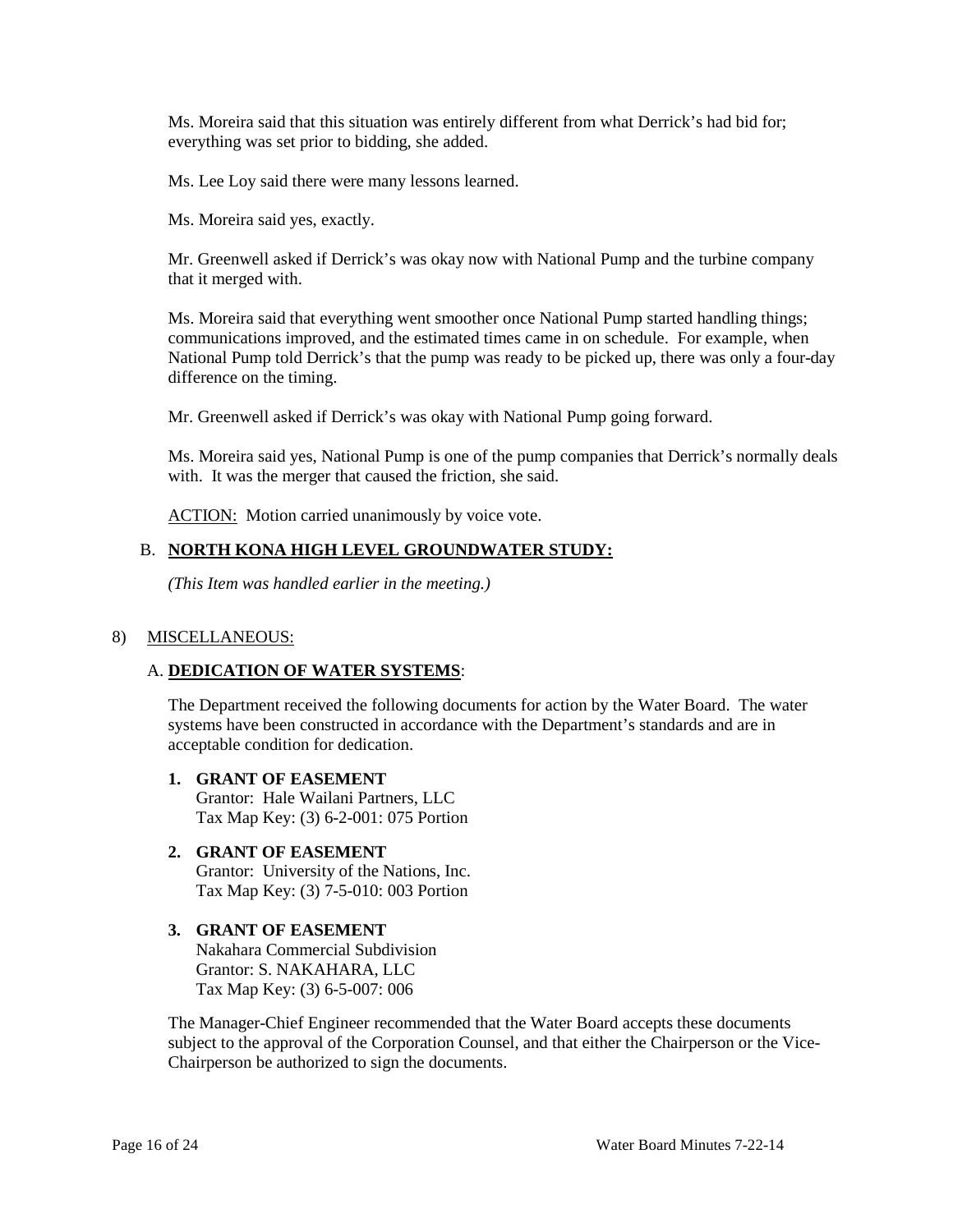ACTION: Mr. Robinson moved to approve; seconded by Mr. Arikawa, and carried unanimously by voice vote.

*(Mr. Arikawa asked the Chairperson to call a short break. Meeting recessed from 11:22 a.m., and resumed at 11:28 a.m.)*

# 1. **DISCUSSION REGARDING LEGISLATIVE AUDITOR'S LETTER DATED JUNE 17, 2014, REGARDING PERFORMANCE AUDIT OF THE DEPARTMENT OF WATER SUPPLY METER AWARD PROCEDURES AND METER COMPLIANCE REVIEWS, AND PROCEDURES REGARDING THE HAWAIIAN OCEAN VIEW ESTATES (HOVE) WATER SYSTEM STANDPIPE STATION (RESOLUTION 312-12):**

The Legislative Auditor, Bonnie S. Nims, sent a letter to the Manager-Chief Engineer on June 17, 2014, which states in part: "We have completed our preliminary survey regarding the proposed performance audit and our review did not identify any significant threats or risk areas. Due to other priority audits, we terminated our audit of Department of Water Supply (DWS) standpipe station in June 2014. Given our commitment to oversight of the County of Hawai`i, we may re-announce this audit at a later date. We will notify you by separate memorandum if we initiate a new audit."

The Manager-Chief Engineer said this letter basically says that the Legislative Auditor had completed the audit as far as it could be taken, and the letter says that DWS was in compliance with Department procedures when DWS signed up the HOVE standpipe accounts. The most important thing was that DWS complied with its own procedures, he said. The audit arose after a County Council Resolution expressed concern about the sign-up of the standpipe services. DWS is in the clear for now, the Manager-Chief Engineer said.

Mr. Robinson asked for confirmation that everything is going fine with the water haulers, and that the payments to DWS from the water haulers for the water they take are going fine.

The Manager-Chief Engineer said that DWS is monitoring the system; the water haulers are conducting business as usual. The only exception has been when the need for minor repairs led to shutting down the spigots, but right now, business for the water haulers is going as usual.

Mr. Greenwell asked about the wording of the letter, which said that the Department would be notified by a separate memorandum if a new audit is to be initiated. He asked if there was anything happening now that would warrant a new audit.

The Manager-Chief Engineer said that as far as DWS is concerned, there is nothing going on. He said he did not know what that part of the letter meant, but for now, he assumed that everything was good to go.

Chairperson Kaneshiro noted that the letter said that there were other priority audits ongoing, and that the audit might be re-announced at a later date. This leaves the door open for the Legislative Auditor to come back and change the audit, but for the time being, the audit results are okay. He asked if that is what the letter meant.

Ms. Garson said that the Chairperson would have to ask the Legislative Auditor what that means.

Chairperson Kaneshiro said he thought the Legislative Auditor's statements were very unusual.

The Manager-Chief Engineer said that this is a newly-hired Legislative Auditor, who is obviously looking at what is on her plate, and is looking at what audits can be completed. He assumed that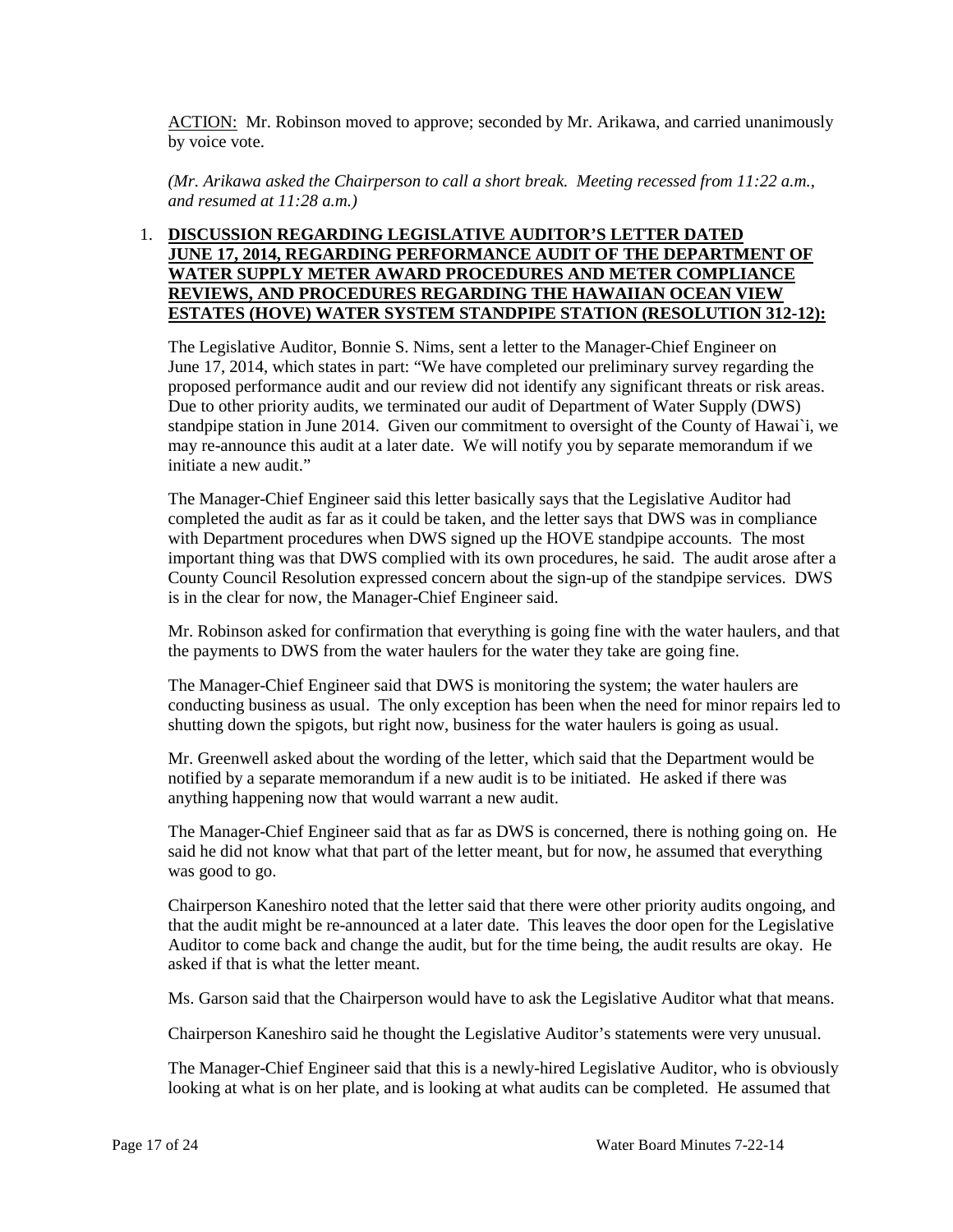there were other, higher-priority audits than the DWS audit, which could be put to the side and labeled as completed, for now.

# 2. **DISCUSSION OF AMENDING RULES AND REGULATIONS REGARDING PLACING RESPONSIBILITY WITH PROPERTY OWNERS FOR TENANTS' DELINQUENT BILLS:**

Ms. Lee Loy noted that the committee that had been working on the Senate Bill in the Legislature since January looked at amending DWS's Rules as part of a multi-pronged approach; the Senate Bill was meant to be the very final step. As it turned out, the Senate Bill failed to pass, and will be reintroduced at the next Legislative Session. Ms. Lee Loy said she and fellow committee members, Messrs. Uyeda and Robinson, felt it was prudent to look at amending the Rules.

The Manager-Chief Engineer agreed, saying that despite what happened at the Legislature, DWS can still look with Ms. Garson and staff at making some amendments to the Rules. The Department could come back with draft Rules in a couple of months or so, he said.

Ms. Garson said that she had already done some draft Rules; the discussion about amending the Rules goes back two years or so. She said that at that time, she had distributed some draft Rule amendments for discussion by the Board. One of the concerns that arose at the time involved practical issues with DWS's software. It was more of an operational issue, regarding two people on the statements and how that was going to work. Ms. Garson said that draft Rule amendments are not a problem; she could have a draft ready for next month's Board meeting. She said she needs to sit down with Mr. Sumada and his staff about some of the practical issues. The arrangement would be that new applicants would have to have the property owner sign up, or involve looking backwards by having owners come in and sign something, she said. Ms. Garson noted that Maui has a guarantor-type of arrangement, where the owner signs a guarantor agreement. She said one of the things would involve getting in touch with the owners, but drafting Rules amendments is not a problem. She said she could get a draft to the Board, and the Board could discuss what operational things need to be done to implement the amended Rule. If DWS looks at combined billing between water and sewer bills, this kind of thing will need to be worked out. One of the issues that DWS had with combining the bills with Waste Water was that in some instances, there were different account holders; DWS had the tenant as the account holder, while Waste Water had the owner as the account holder. That problem needed to get fixed before combined billing could take place, Ms. Garson said. She reiterated that she would sit down with Mr. Sumada and his staff to discuss an amended Rule, and how to actually implement it.

Ms. Lee Loy said that she wanted to see something before the end of the year, ahead of the reintroduction of the Senate Bill to the Legislature in January. She noted that the Senate Bill was intended to help all of the counties; this Rule amendment will have the most impact on DWS and this island. The Senate Bill is that extra layer that is helpful for all of the other counties as well.

# 3. **PROFESSIONAL SERVICES AGREEMENT -- ENERGY STUDY UPDATE FOR THE DEPARTMENT OF WATER SUPPLY:**

Professional services for energy study update.

- Consultant: To be determined.
- Estimated Fee: \$65,000.00.

The Department recognizes the need to conduct an island-wide energy study update during Fiscal Year 2014-2015, to make sure DWS maximizes energy savings opportunities. The last study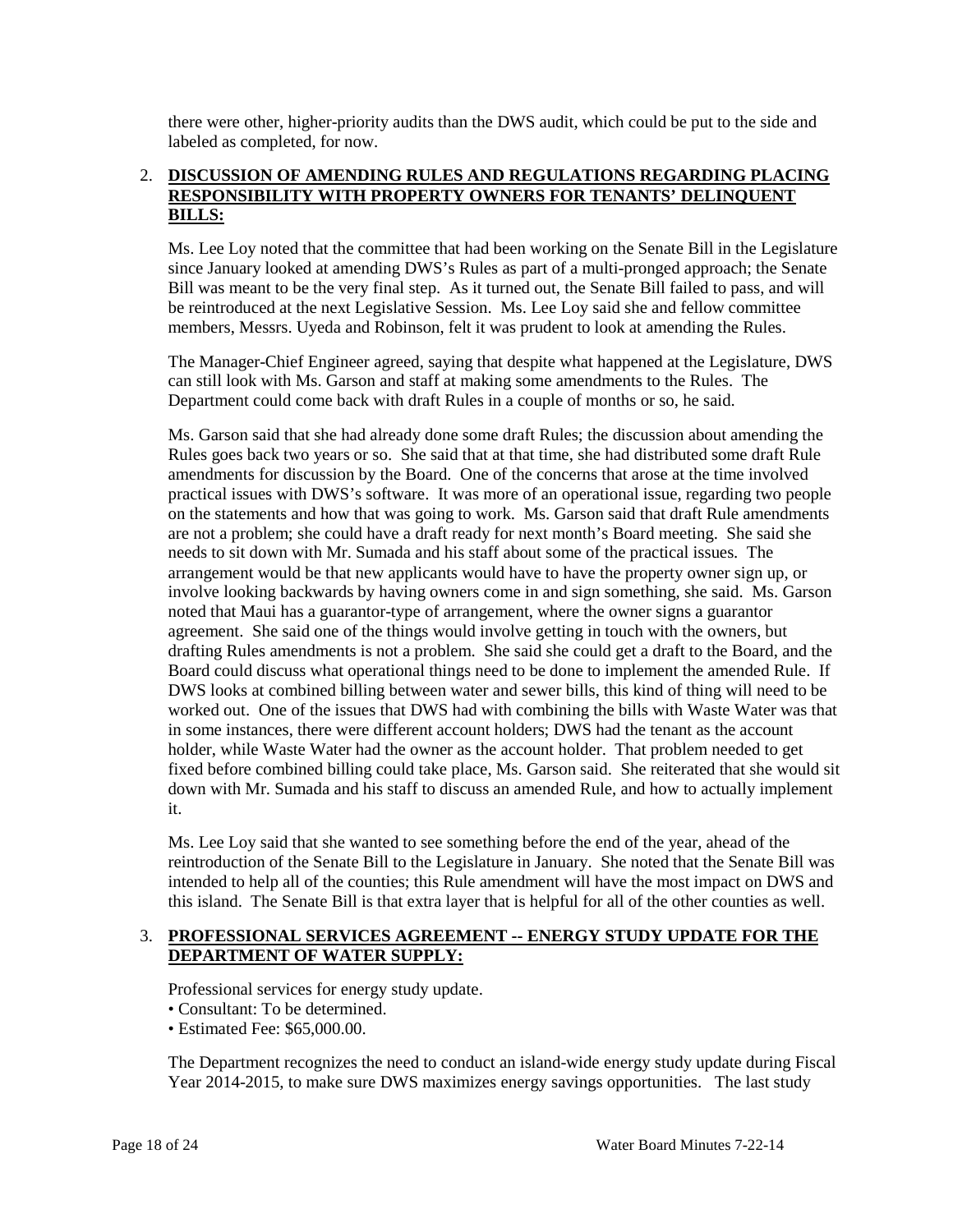was completed in 2004. Funding will be provided by Hawaii Energy, a company tasked with managing HELCO's energy rebate program.

The Manager-Chief Engineer recommended that the Board approve signing a Professional Services Agreement to Conduct an Energy Study Update for the Department of Water Supply, and authorize the Chairperson or Vice-Chairperson to sign the document, subject to review as to form and legality by Corporation Counsel.

MOTION: Mr. Arikawa moved to approve; seconded by Ms. Lee Loy.

The Manager-Chief Engineer said that this would basically update some of the information in the previous energy study. The new energy study would fortunately be funded by Hawai'i Energy; this is basically "free money," albeit "free money" that originates from a line item on everyone's HELCO bill.

Mr. Greenwell asked when the study would start and end.

Mr. Young said that Hawai'i Energy wants DWS to start the study this fiscal year, and be done by the end of the fiscal year. DWS will start the study as soon as possible. Once the Board approves this project, DWS will work on the consultant process, and get the contract out within a couple of months. The study will get underway within a few months after that, and be done by the end of June 2015.

ACTION: Motion carried unanimously by voice vote.

# 4. **DEPARTMENT OF WATER SUPPLY LEASE FOR SCANNER/COPIERS:**

The Department of Water Supply requested quotations for leasing six full-function copy machines for a five-year period. The copy machines will replace existing leased/rented machines in Hilo (4 machines), Waimea and Kona. The quotations are listed below:

| • Canon Solutions America | No Bid           |
|---------------------------|------------------|
| $\bullet$ Ricoh USA, Inc. | $$1,352.50$ /mo. |
| • Xerox Corporation       | $$1,345.07/m$ o. |

Staff has reviewed the quotations and finds the quotations/lease agreements acceptable, and recommends award to the low bidder, Xerox Corporation.

The Manager-Chief Engineer recommended that the Board award the lease to Xerox Corporation for six scanner/copy machines at **\$1,345.07/mo.**, and authorize the Manager-Chief Engineer to execute the lease agreement, subject to the approval of Corporation Counsel.

MOTION: Mr. Robinson moved to approve; seconded by Ms. Lee Loy.

Mr. Inaba said that there are six machines included in this contract, which are the major copy machines the Department has. There are four machines in Hilo, including one at the Microlab, Operations Division, Engineering and Administration/Finance. In addition, Kona and Waimea each have smaller machines, he said.

The Manager-Chief Engineer said that this contract includes all of the toner.

Mr. Inaba confirmed this, adding that the contract also includes maintenance. The price is based on price per copy/scan. All of the machines have copying and scanning capabilities. The cost is basically a standby cost. Xerox copies cost about a half-cent per page, and Ricoh copies cost about .075 cents per page. He noted that the price difference will come out greater than what is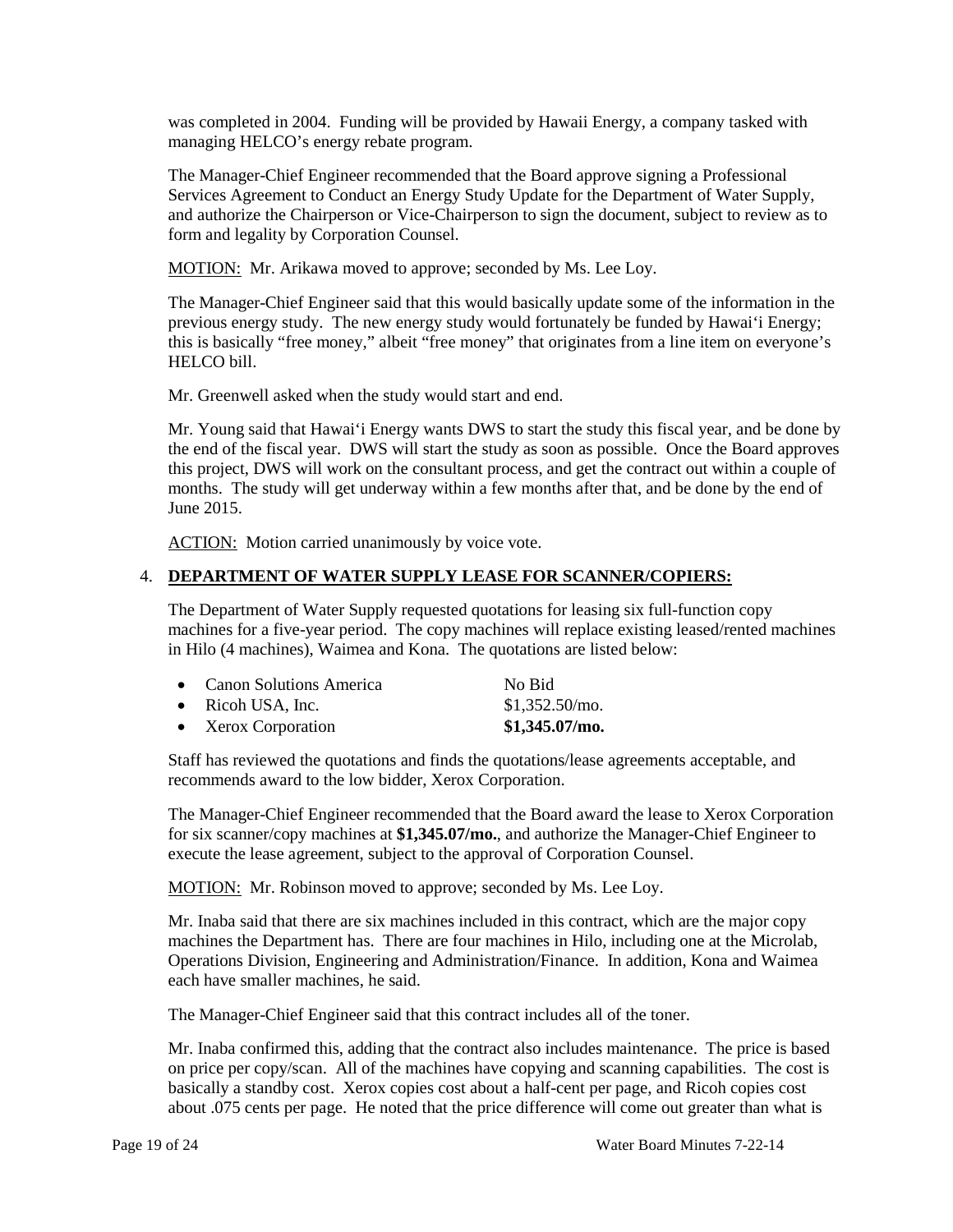shown here. He noted that these are WSCA (Western States Contracting Alliance) contracts and prices; the prices in the five-year lease agreements were approved by the State Procurement Office this past fiscal year. DWS participates in the WSCA program, and is listed on the WSCA website. When DWS goes out to bid on such contracts, the copier companies really do not have a choice but to provide DWS with these numbers, Mr. Inaba said.

Mr. Arikawa asked what brand of machines DWS is currently using.

Mr. Inaba said DWS is using Xerox machines right now.

Mr. Arikawa asked how many copies DWS makes in a month.

Mr. Inaba said he was not sure.

Mr. Arikawa asked for confirmation that both Xerox and Ricoh's prices were based on price per copy, not a flat rate such as per 15,000 copies.

Mr. Inaba confirmed that the prices were based on price per copy, saying that DWS provided an estimate of how many copies it consumed when going out to bid.

Mr. Arikawa said his company was going through the same bid process for copiers/scanners, but Ricoh came out cheaper than Xerox.

Mr. Inaba said that the main thing for DWS, of course, is price. This is assuming that everything else is the same, he added.

Ms. Lee Loy asked if all of the machines had faxing capabilities.

Mr. Inaba said yes, the majority of DWS's machines can fax and are networked.

ACTION: Motion carried unanimously by voice vote.

### F. **MONTHLY PROGRESS REPORT**:

No discussion.

### G. **REVIEW OF MONTHLY FINANCIAL STATEMENTS:**

Mr. Sumada reported regarding Mr. Robinson's question last month about the difference between the December 2012 and December 2013 receivables on the Aging Report. Normally, Finance runs its Aging Reports on the first day of each month, but the Aging Report that Finance ran for December 2012 actually got run a few days into the month, on January 7 or thereabouts. Within that interval, about \$685,000.00 worth of billings got processed, so that threw off the Aging Report for December 2012. December 2012 included \$685,000.00 worth of billing, that should have been included in the following month. Therefore, most of the difference between the December 2012 Aging Report and the December 2013 Aging Report was due to the *timing* of when the December 2012 report got run, Mr. Sumada said.

# H. **MANAGER-CHIEF ENGINEER'S QUARTERLY REPORT:**

The updated Strategic and Business Plan spreadsheet had been distributed to the Board.

The Manager-Chief Engineer said that Administration was focusing on training, updating the Department's Information Systems, and procurement. He said that Engineering was focused on water quality, water availability (i.e., water policies), water system standards, development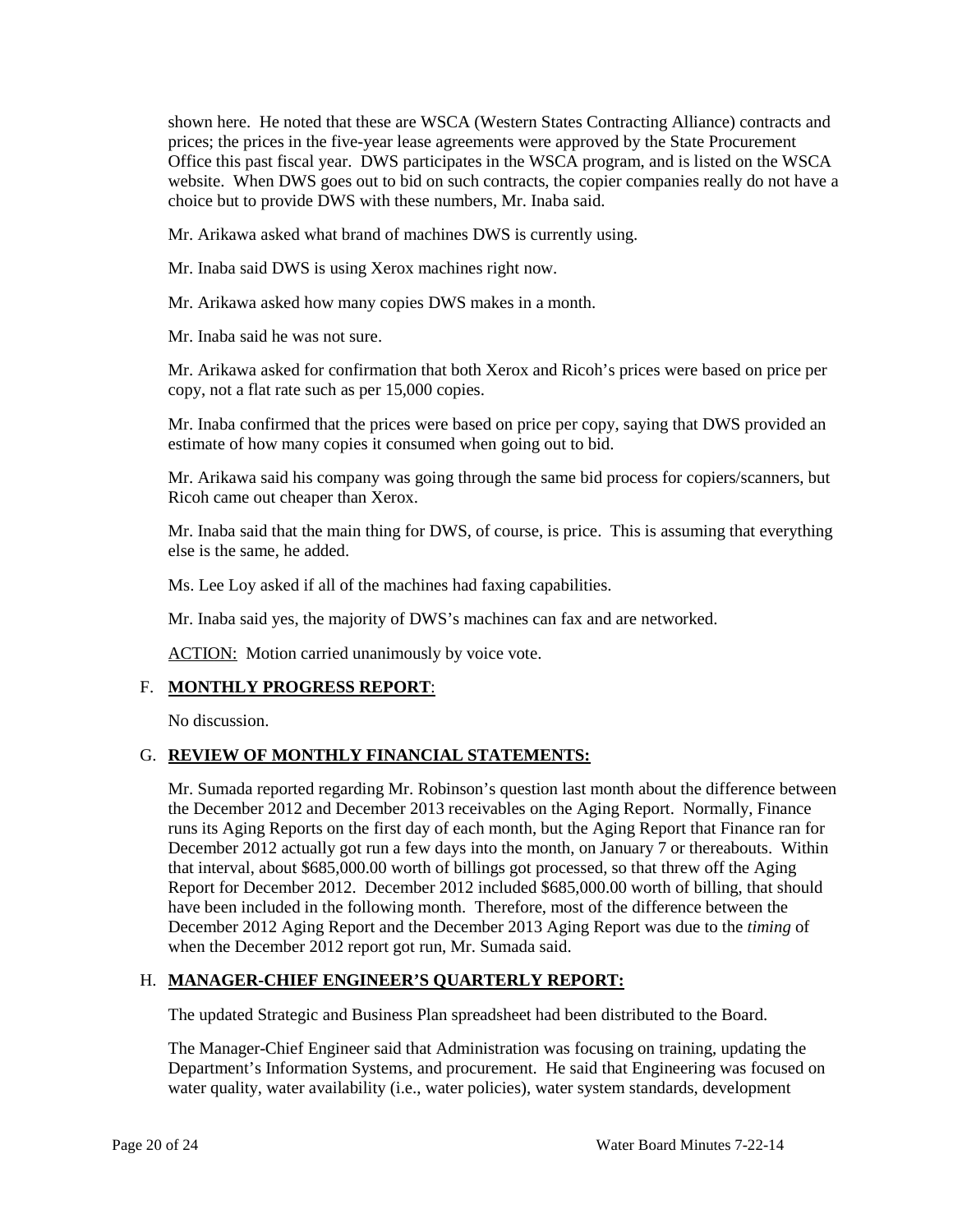agreements, and construction/plan review. He said that Finance was focused on the water rate study.

The Manager-Chief Engineer said that DWS and the Department of Environmental Management (DEM) talked about combined billing, but for the time being, the two departments will continue doing separate billing. However, DWS and DEM are still cooperating with each other on matters such as delinquencies, he added.

The Manager-Chief Engineer said that Operations is focusing on emergency preparedness, leak detection, energy, and proactive maintenance of DWS's water systems. He noted that the updated Energy Study, discussed earlier in the meeting, will cost about \$65,000.00.

He cautioned that this spreadsheet is a moving target, and it will be amended or updated as needed. However, the Department will let the Board know if there are any changes to DWS's tactics, the Manager-Chief Engineer said.

# I. **MANAGER-CHIEF ENGINEER'S REPORT:**

The Manager-Chief Engineer provided an update on the following:

- 1) Pu'ukala/Kona Ocean View Properties Subdivision Improvement District Update Despite some rain-out days, the project is moving along on schedule. It should be completed sometime in September, the Manager-Chief Engineer said.
- 2) Waikoloa Reservoir No. 1 Update DWS's request to do construction work on forest land belonging to the Department of Hawaiian Homelands (DHHL) is being taken up today at a DHHL meeting. Next month, DWS should have a report on the results of the meeting. DWS should be able to go out to bid for the repairs of the reservoir soon, the Manager-Chief Engineer said. He noted that fortunately, it continues to rain up there, and the two reservoirs in operation in the area are virtually at full capacity right now.
- 3) Kawailani Tank Update Only minor work remains to be done, such as the soils report, but the important thing is that the reservoir is in operation. The Manager-Chief Engineer said this Item can be taken off the Agenda next month.
- 4) Public Information and Education Specialist Update The Lalamilo Windfarm information sheet is posted on the DWS website, Ms. Aton said. The comment period for the draft Environmental Assessment (EA) for the Windfarm, released on June 23, ends tomorrow, she said. DWS held a public meeting regarding the Lālāmilo Windfarm in Waimea; about 18 people attended. The consultants for the EA have been asked by the public for additional simulated imagery. Generally, the project appears to be accepted by the community, Ms. Aton said. On the Waiākea Office Plaza Landscape and Improvements Project, there have been numerous comments from the public about the loss of the trees; native landscaping will replace the trees that were removed. A poster was displayed, showing the various native plants that could be selected, she said. There have been many meetings regarding the National Park Service's petition to designate Keauhou Aquifer as a Ground Water Management Area. Ms. Aton said she had emailed to DWS partners and networks Rep. Colleen Hanabusa's recent letter to the Department of the Interior's National Parks Service Director opposing the designation. The next Kona Water Roundtable will be held on July 30; a planning meeting on July 2 drew 60-70 people. More than 100 people attended a West Hawai'i Association of Realtors forum in Kona on July 6, Ms. Aton said. A Joint Water Conference sponsored by DOH will take place in Kona on August 14 (*and in Hilo on August 19)*, which will deal with the Keauhou Aquifer and other issues.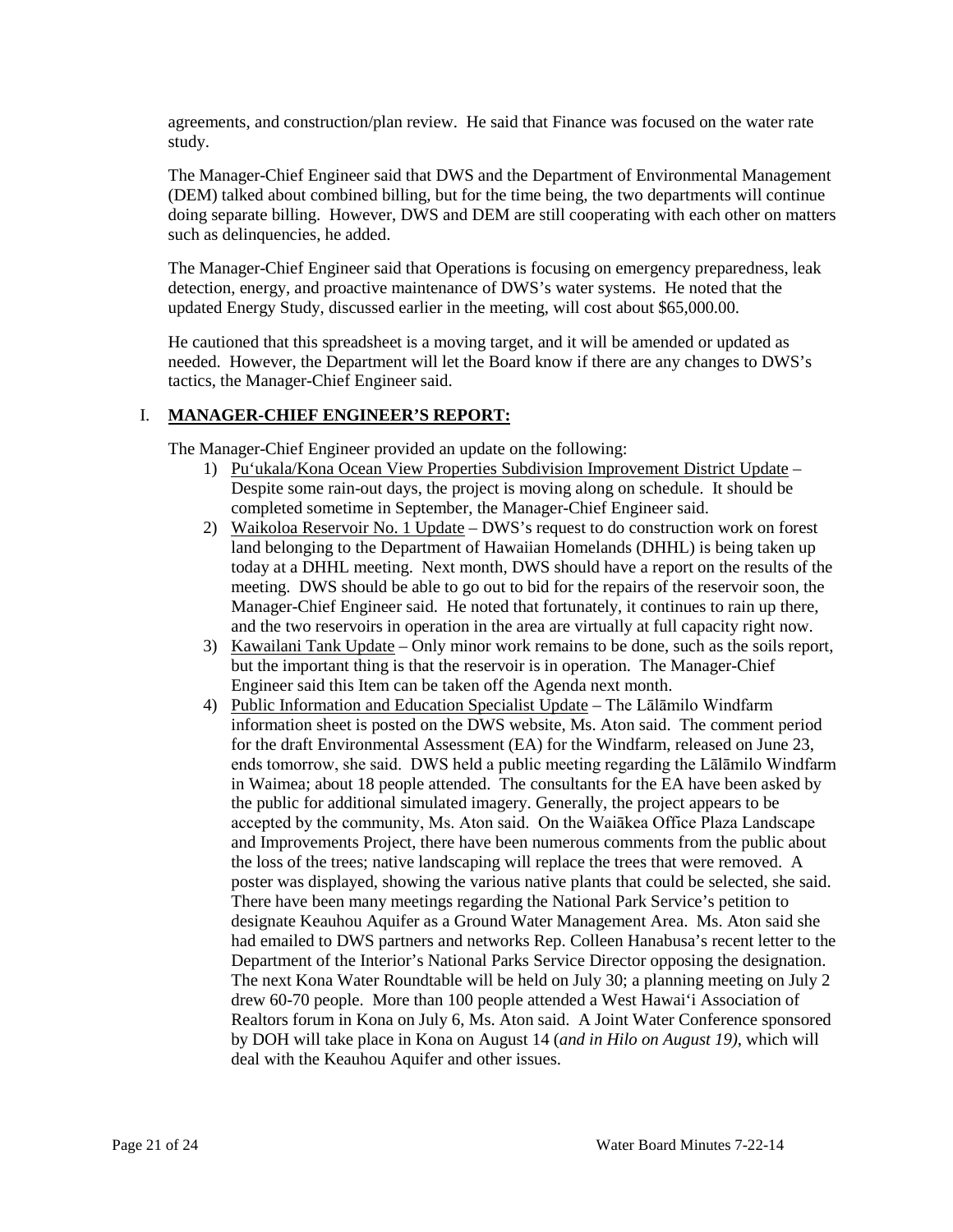Mr. Robinson said his realtor friends have been calling up, alarmed at the possibility that DWS might not be able to issue water commitments in the event of a designation of Keauhou Aquifer.

The Manager-Chief Engineer said that DWS had based its statement on the discussion at the previous Kona Water Roundtable, where someone asked what happens to existing service laterals that have no meter right now. The response from CWRM was that if designation takes place, they would stand at the back of the line, behind applicants for existing use; any open lateral would be considered *new* water use. The Manager-Chief Engineer was asked what would happen to all of these open service laterals if there is designation of the aquifer, and the answer is basically that people with open service laterals would stand in line behind the existing water users. CWRM said that even existing water users would have to go through an application process that could take months or even years, as experienced on Maui, he said. New users too will need to wait for months or even years, so the consequences are great if there is designation, the Manager-Chief Engineer said. That is basically what the situation will be under designation, unless there is new information from CWRM or elsewhere that enables DWS to issue new water service.

Mr. Robinson said that a lot of people want to know why all of this is happening after the years of work they put into the Kona Community Development Plan process. It is like all of the community's years of hard work were for naught, he said.

The Manager-Chief Engineer said exactly, this affects not only all of the island's Community Development Plans, but also all of the processes that developers are going through with regards to land use changes, zoning changes, etc. Those processes take a lot of time and effort as well.

Regarding the Waiākea Office Plaza landscaping project, Mr. Uyeda cautioned that DWS be careful to select native trees that do not wind up on a future endangered species list.

The Manager-Chief Engineer said that was a very good point. He said he had not yet met with staff to hammer out the details, but he agreed that it was important to plant the right native plants.

Ms. Aton said that the poster she mentioned earlier was from the Landscape Industry Council of Hawai'i (HICH), which sets the industry standard for native landscaping. The plants that HICH recommends are specific to conditions such as elevation, rainfall, ease of use and general landscaping practices.

Mr. Greenwell, noting that he learned a lot at water conferences such as the recent conference in Boston, urged Ms. Aton to be relentless in educating the public. He said he attended the recent meeting in Waimea, and there were questions about birds and bats in the Lālāmilo Windfarm area. He said that people need to understand that they need water first. He said he was not worried about whether the top of the windmills are visible over the ridge, nor about whether the birds or the bats were in the way of the propellers. People need water first, and people need to understand that they are going to have to pay more for water and infrastructure. Mr. Greenwell said Ms. Aton needs to teach the people why DWS is here, and that people need quality of water before anything else.

The Manager-Chief Engineer said he would take Mr. Greenwell's comments to heart. In years past, DWS used to hold Water Week activities at different public venues such as KTA and Wal-Mart, where DWS distributed flyers and talked to customers about water. He said that Mr. Arikawa suggested holding such events again, and the Manager-Chief Engineer agreed that DWS should do so. Educating people helps not only DWS customers, but people on catchment as well, he said.

Ms. Lee Loy, noting without elaboration that there was a communications hiccup at the last Kona Water Roundtable, asked for a status update on where DWS is on the response to the NPS petition at next month's Board meeting; she asked that it be kept as a working document. She also noted that Mr. Jeff Ing issued a kind of challenge at the Kona Water Roundtable to DWS's large water users, particularly the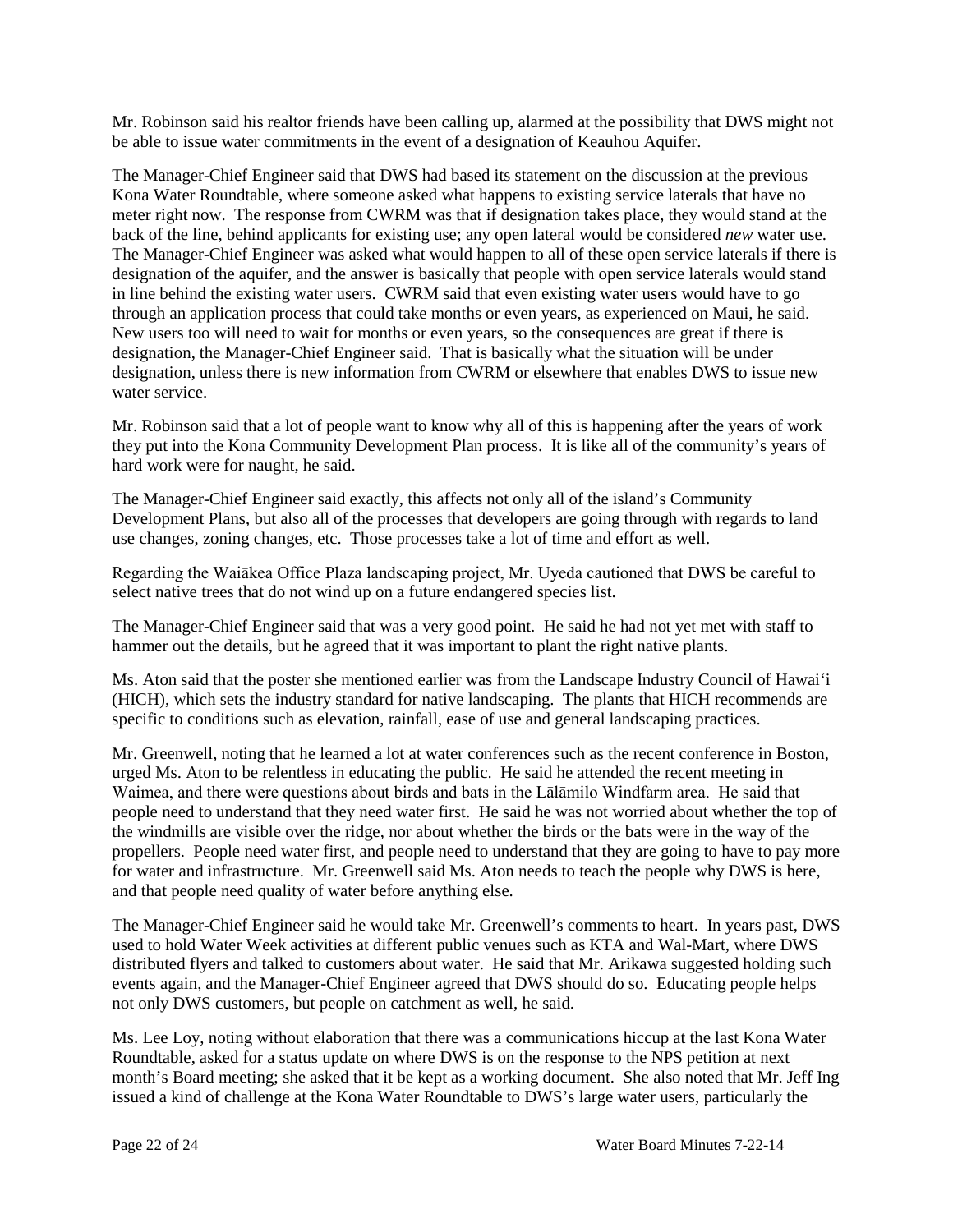resorts, regarding water conservation. She wondered if DWS would consider something like that challenge; she considered water conservation to be a good thing. Ms. Lee Loy noted that there are a number of resorts in the NPS petition area; she thought that maybe they would take a better look at what they are doing vis a vis water use, and might even reduce their water consumption.

The Manager-Chief Engineer said that DWS has been gathering information regarding its big water users, not only the resorts; DWS is trying to work with these large water users.

Ms. Lee Loy said she thought it was interesting that Mr. Ing issued it as a challenge, rather than just an invitation to talk-story. Mr. Ing was kind of pushing the resorts to be better than the next one; she thought that takeaway from the Kona Water Roundtable was really great. On the landscaping at the Hilo main office, she expressed the hope that it would be coqui-free and fire ant-free.

> 5) Employee of the Quarter – Mr. Sumada introduced Mr. Duwayne Tanaka, joined by his wife Sharon. Mr. Tanaka has worked for DWS for 12 years, 10 years in Hilo as a Clerk-Meter Reader.

# J. **CHAIRPERSON'S REPORT:**

Chairperson Kaneshiro mentioned the next Kona Water Roundtable, to be held on July 30 at the King Kamehameha's Kona Beach Hotel, and also noted the Joint Water Conference in August sponsored by DOH. He said he hoped that the Board would consider attending the Kona Water Roundtable, as well as the Hawai'i Water Works Association (HWWA) conference in October.

The Manager-Chief Engineer said that the exact dates are still to be announced, but the Board will be notified next month.

Chairperson Kaneshiro expressed hope that the Manager-Chief Engineer's talks with Mr. Shontell regarding the Surety Well will be successful. It is very important that DWS look ahead to secure water sources for the future when expansion comes.

Chairperson Kaneshiro thanked Ms. Aton for the nice front-page article that appeared after last month's meeting regarding the Honoka'a Tank.

Chairperson Kaneshiro noted that there will be a Contested Case Hearing at next month's Board meeting in Kona.

### 9) ANNOUNCEMENTS:

### 1. **Next Regular Meeting:**

The next meeting of the Water Board will be held at 10:00 a.m. on August 26, 2014, at 10:00 a.m. at the West Hawai'i Civic Center, Community Center, Bldg. G, 74-5044 Ane Keohokalole Hwy, Kailua-Kona, HI.

### 2. **Following Meeting:**

The following meeting of the Water Board is scheduled for September 23, 2014, at the Department of Water Supply, Operations Center Conference Room, 889 Leilani Street, Hilo, HI.

# 10) ADJOURNMENT:

ACTION: Ms. Lee Loy moved to adjourn; seconded by Mr. Arikawa, and carried unanimously by voice vote.

Chairperson Kaneshiro adjourned the meeting at 12:16 p.m.